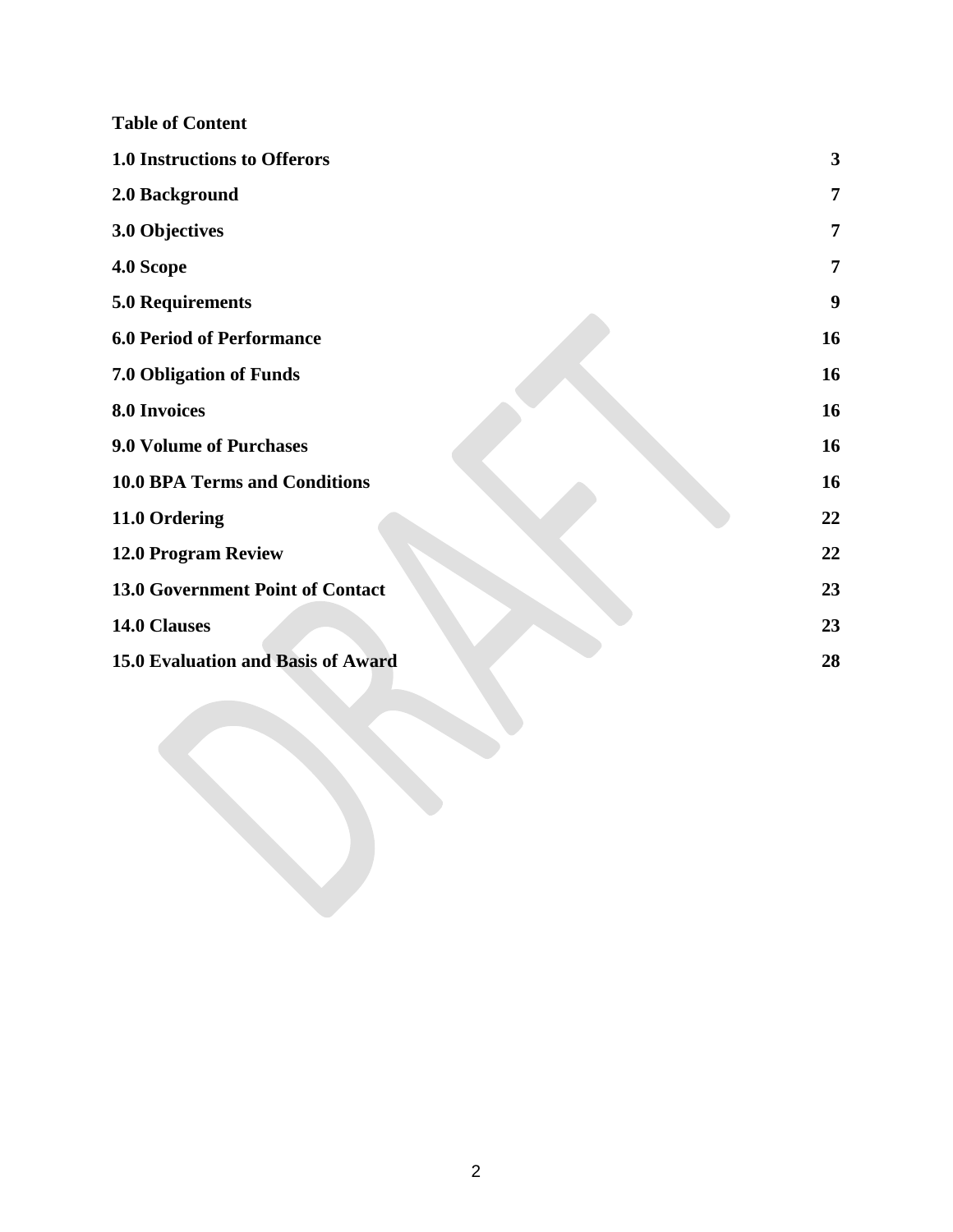#### **1.0 INSTRUCTIONS TO OFFERORS**

1.1 General Instructions. This acquisition is being issued as a Request for Quotes (RFQ) under the GSA Schedules Program. A Single Award Blanket Purchase Agreement (BPA) will be established in accordance with Federal Acquisition Regulation (FAR) 8.405-3(a)(6) establishment of multi-agency BPA and FAR 8.405-3(b)(1)(ii)(B)(1) competitive procedures for establishing a BPA. This is not a FAR Part 15 negotiated competition. The Government intends to award (*To Be Determined)* three to five (3 to 5) Multiple Award Blanket Purchase Agreements (BPA)s per BPA LIN for a total of fifteen to twenty-five (15 to 25) Multiple Award Blanket Purchase Agreements against the GSA General Purpose Commercial Information Technology Equipment, Software, and ancillary Services Schedules in accordance with FAR 8.405-3 procedures without exchanges or communications based upon initial submissions. This is a request for competitive quotes (including attachments) and the only solicitation for this requirement. All interested GSA Schedule 70 SINs 132-8, 132-12, 132-32, 132-33, 132-34 and 132-40 contract holders are eligible to submit quotes.

**NOTE:** All quoted items must be made available on the GSA Schedule contract by the date and time of the quote submission OR a modification requesting the addition of the subcategories must have been submitted to the Schedule Contracting Officer by the date and time of quote submittal. GSA will verify the date and time of modification submission with the Schedule Contracting Officer.

1.2 The acquisition will be conducted via GSA eBuy against all vendors under IT Schedule 70 Special Item Number 132-8, 132-12, 132-32, 132-33, 132-34 and 132-40.

1.3 Offerors are expected to examine this entire BPA solicitation document including their own Schedule 70 Contracts. Failure to do so will be at the offeror's own risk.

1.4 Offerors shall furnish the information required by this BPA solicitation.

1.5 The Government may make award based on initial offers received, without discussion of such offers. Accordingly, the offeror's initial quotation should contain the offeror's best terms from a price and technical standpoint. The Government reserves the right to conduct discussions if the Contracting Officer later determines them to be necessary.

1.6 This BPA does not commit the Government to pay any cost for the preparation and submission of a quotation in response to this BPA. The GSA Procuring Contracting Officer (PCO) and authorized Ordering Contracting Officers (OCOs) are the only individuals who can legally commit the Government to the expenditure of public funds in connection with this procurement via Task Orders against the awarded BPA.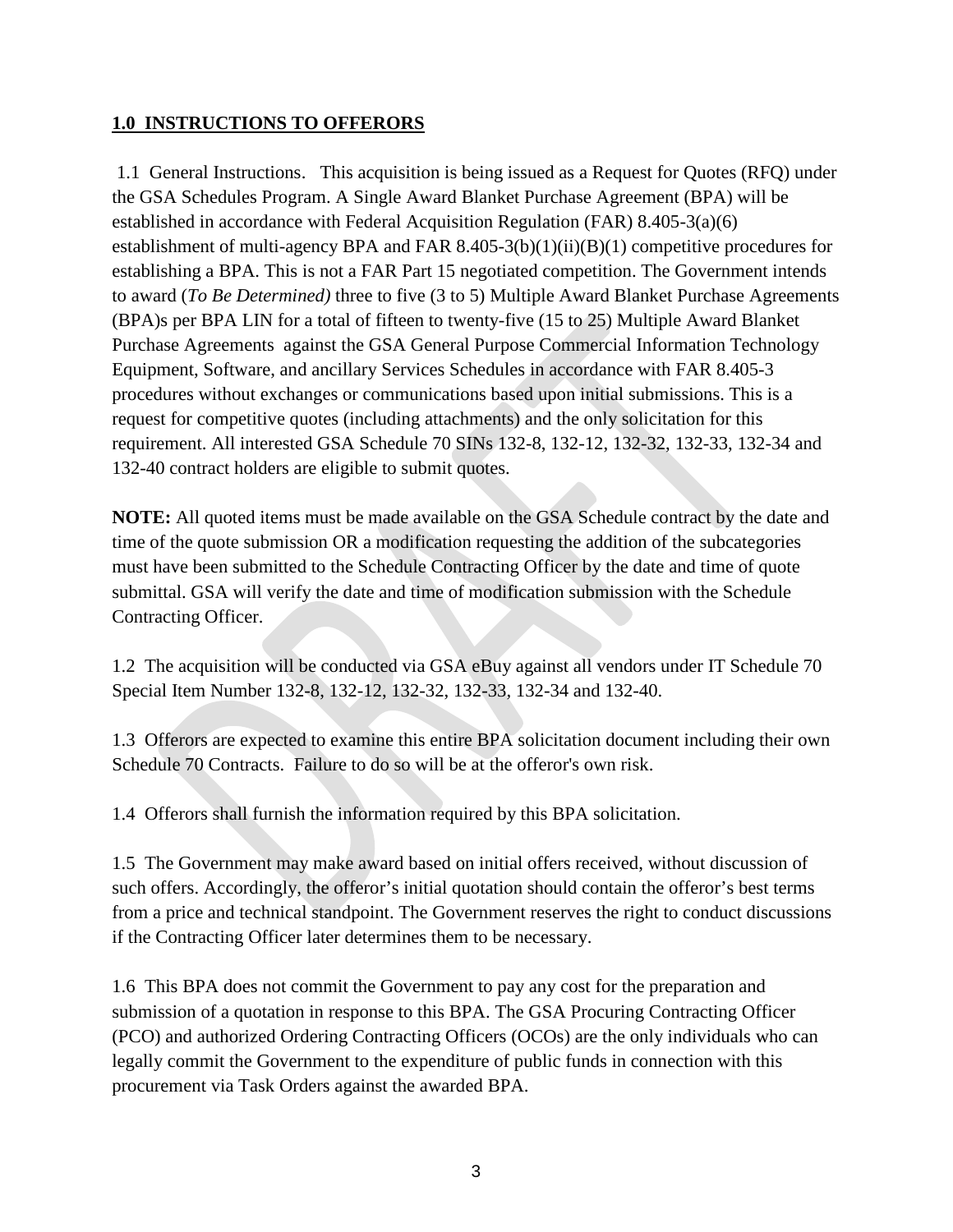1.7 Offerors submitting restrictive data will mark any data they do not want disclosed to the public for any purpose or used by the Government except for evaluation purposes, shall –

1.7.1 Mark the title page with the following legend:

"This quotation includes data that shall not be disclosed outside the Government and shall not be duplicated, used or disclosed--in whole or in part--for any purpose other than to evaluate this quotation. If, however, an Agreement is awarded to this offeror as a result of--or in connection with--the submission of this data, and the Government incorporates the quotation as part of the award, the Government shall have the right to duplicate, use, or disclose the data. Also, this restriction does not limit the Government's right to use information contained in this data if it is obtained from another source without restriction. The data subject to the restriction is contained in sheets (insert numbers or other identification of sheets)"; and

1.7.2 Mark each sheet of data it wishes to restrict with the following legend:

"Use or disclosure of data contained on this sheet is subject to the restriction on the title page of this quotation."

The Government assumes no liability for disclosure or use of unmarked data and may use or disclose the data for any purpose. Unless restricted, information submitted in response to this request may become subject to disclosure to the public pursuant to the provisions of the Freedom of Information Act (5 U.S.C. § 551).

1.8 Quotations shall set forth full, accurate, and complete information as required by this BPA solicitation package (including Attachments). The penalty for making false statements in offers is prescribed in 18 U.S.C. § 1001.

1.9 It is federally mandated that any organization wishing to do business with the Federal Government under a FAR-based contract must be registered in the System for Award Management (SAM). Offerors may obtain information on registration at https://www.acquisition.gov. For additional information, see FAR 52.204-7.

1.10 To be eligible for award, the offeror must certify in accordance with Organizational Conflict of Interest Mitigation Plan, at the time of quotation submission, that no condition or relationship currently exists with other individuals or firms, including its own personnel, corporate entities (parent, affiliates, or subsidiaries and successors in interest), consultants, teaming partners, or subcontractors down to the first tier that would present an actual, apparent or potential conflict of interest.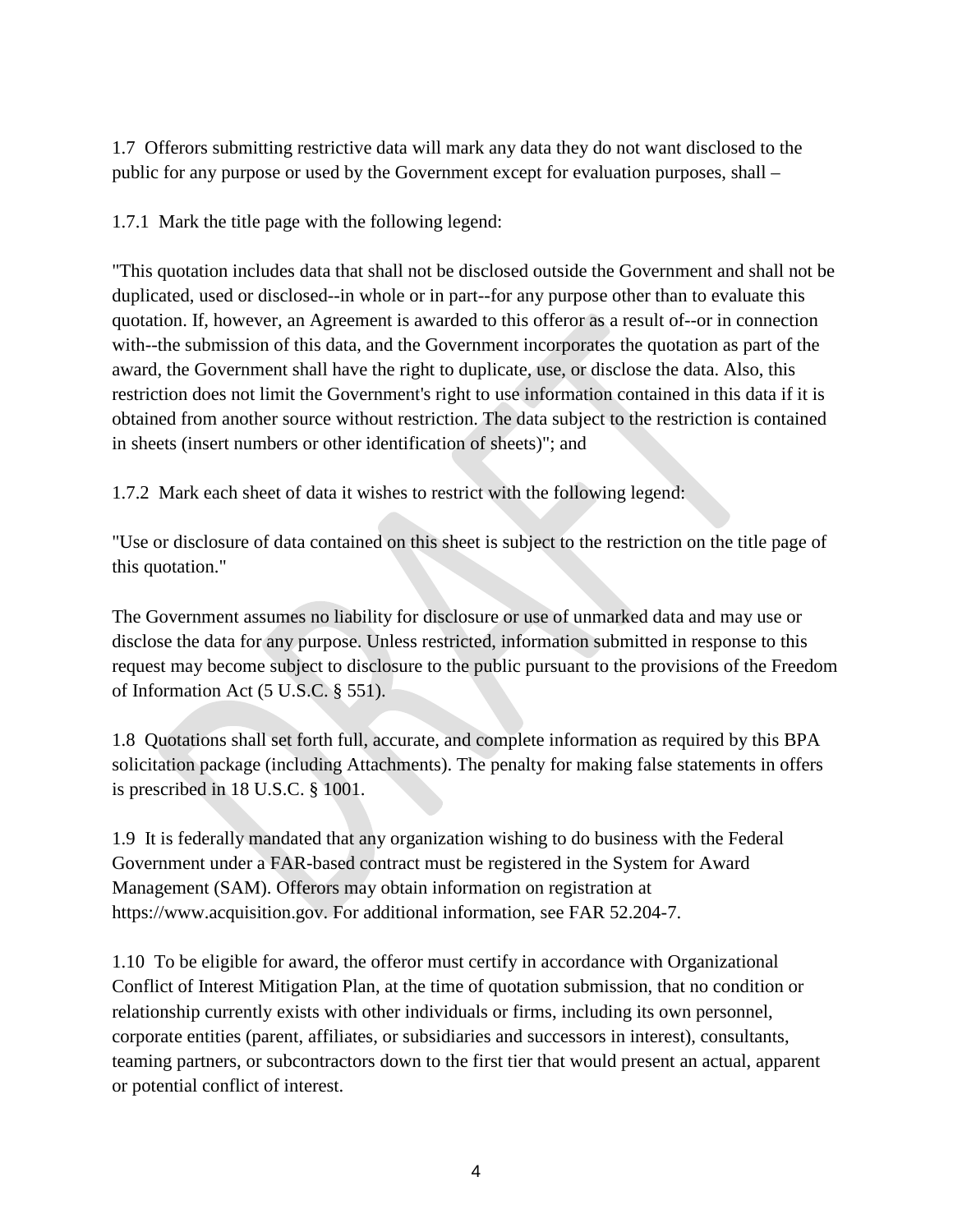#### 1.11 PRE-QUOTATION CONFERENCE**:**

An Industry Day will be held on:

**Date:** Wednesday, October 24, 2018

**Time:** 1:00 PM to approximately 3:00 PM Eastern Time.

**Location**: GSA's Martin Luther King Jr Building, 77 Forsyth St SW, Atlanta, Georgia, 30303.

**Registration Link**: [https://meet.gsa.gov/e4vjtke1si9l/event/event\\_info.html](https://meet.gsa.gov/e4vjtke1si9l/event/event_info.html)

After registering, you will receive an email confirmation for this event.

Attendance can be in person or virtually (listen only mode). The goal of the Industry Day is to communicate with industry on the scope of the BPA, discuss the draft RFQ, reply to questions from the RFIs and provide an estimated timeline for the award of the BPAs.

It is strongly encouraged that questions be submitted in advance of the meeting to [it70acquisitions@gsa.gov](mailto:it70acquisitions@gsa.gov) . Questions and answers will be posted after the meeting through various channels.

\*Limit 2 representative per company at the physical location.

1.11.1 Submission of Questions. Offerors are requested to submit their questions grouped by BPA solicitation section and make reference to the particular Section/subsection number as soon as possible after posting of this RFQ.

Questions or requests for extension submitted after the cut-off date may not be addressed unless the Government determines that the answer to the question imparts information material to industry's ability to respond to this solicitation.

The Government will publish questions and answers (without attribution to the company submitting the question) within a reasonable timeframe giving particular consideration to the quotation submission due date and time.

The Offeror shall provide contact information (person name, company, phone number, and email address) when submitting questions. The subject line of the email shall be: "Questions on 2GIT BPA Solicitation #47QTCA-19-Q-0009." Questions must be written in a way that enables clear understanding of the Offeror's issues or concerns. Statements expressing opinions, sentiments, or conjectures are not considered valid inquiries and will not receive a response.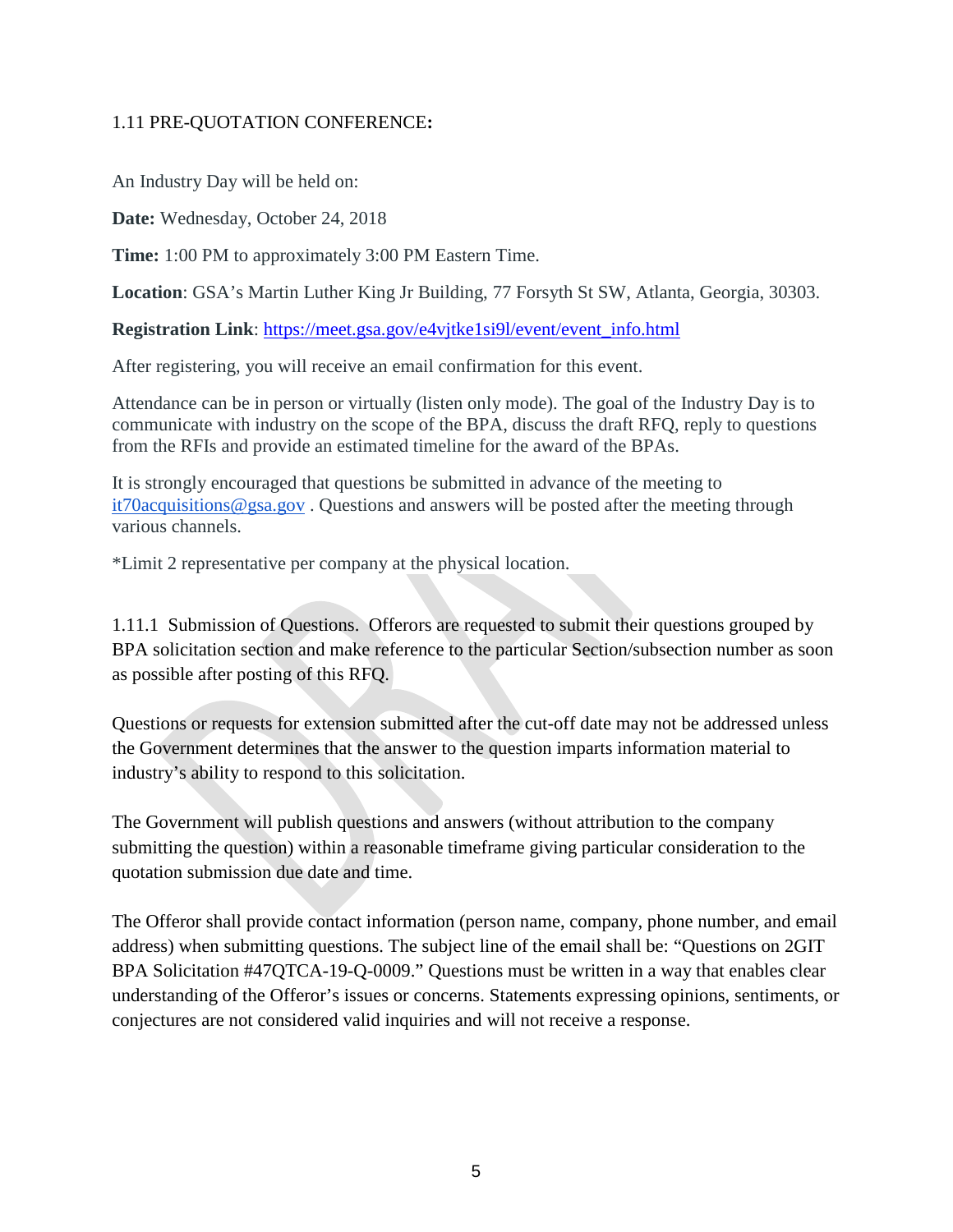Further, Offerors are reminded that the Contracting Officer will not address hypothetical questions aimed at receiving a potential "evaluation decision." Questions shall be submitted in the table format specified below in Table 1.

|          | Question | <b>BPA</b><br>Reference<br>(section<br>number) | Comment | Recommended<br>Answer/Solution and<br>Rationale |
|----------|----------|------------------------------------------------|---------|-------------------------------------------------|
| 1.       |          |                                                |         |                                                 |
| 2.       |          |                                                |         |                                                 |
| $\cdots$ |          |                                                |         |                                                 |

Table 1. Format for 2GIT Requirements BPA Questions

1.12Submission of Request for Quotation. Quote shall be submitted via GSA e-Buy. Failure for a quote to be received via GSA e-Buy by the closing date and time shall result in exclusion from consideration. Quote submitted must comply with all instructions, requirements, and applicable documents set forth in the RFQ. **Due date for information on the draft RFQ is Nov 7, 2018 at 4:00 PM EST.**

All quotes must contain the necessary information to satisfy the criteria of evaluation in the identified format and shall be submitted via GSA eBuy at [https://ebuy.gsa.gov.](https://ebuy.gsa.gov/) Quotes not submitted via GSA eBuy will not be evaluated. For assistance with eBuy, contact the vendor support desk at 877-495-4849 or email at vendor.support@gsa.gov. If the offeror encounters any technical difficulties with GSA eBuy during the quote submission process please notify the support desk and the GSA contracting officer as soon as possible. Please note, offeror shall thoroughly examine all solicitation documents and instructions; failure to do so will be at the offerors' own risk. Failure to provide any required attachment and the self-evaluation document via Google forms will result in exclusion from consideration of award.

All offerors shall furnish a copy of their Authorized Federal Supply Price List with their quote submission for verification that the item quoted is on their GSA Schedule Contract.

Quote shall be valid for a minimum of 90 calendar days after submission.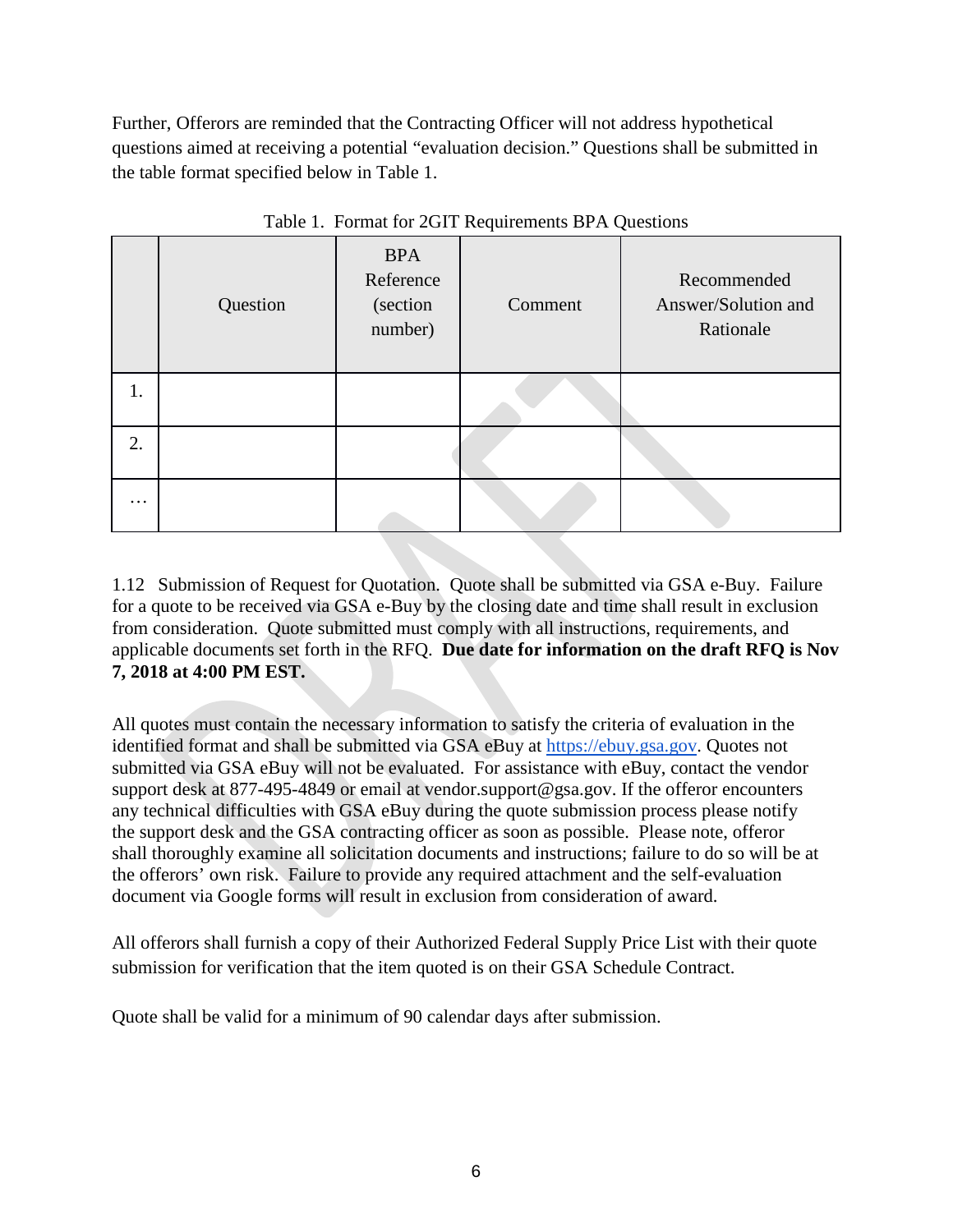#### **2.0 BACKGROUND**

2.1 The General Services Administration (GSA) IT Schedule 70 (IT70) intends to issue Multiple Award Blanket Purchase Agreements for Information Technology (IT) Hardware and Software Commodities, Ancillary Supplies and Services as a follow on to the First Generation Information Technology (1GIT) BPAs. The First Generation BPAs were based on industry market research which suggested a segmented model with multiple sets of BPAs serving individual commodity groups. This approach was only moderately successful. Direct customer feedback was used to develop the 2GIT integrated approach as experience has indicated that customers are looking for a single source for all of their commodity needs to provide a total solution.

2.2 The Second Generation Information Technology (2GIT) BPAs will contain attributes not found in other IT commodity acquisition solutions within the Federal Government. Further, the 2GIT BPAs are based on direct customer feedback, signed Memorandums of Understanding (MOU), and include strategic sourcing attributes such as data collection and reporting. Multiple Award Schedule (MAS) contract BPAs eliminate contracting and open market costs such as: the search for sources; the development of technical documents and solicitations; and the evaluation of offers. This BPA will further decrease costs, reduce paperwork and save time by eliminating the need for repetitive, individual purchases from the GSA Schedule contract. The end result is a purchasing mechanism for the Government that works better and costs less.

#### **3.0 OBJECTIVE**

The overall goal is to provide the Government a fast and effective way to order IT Hardware and Software commodities, ancillary supplies and services at sharply discounted prices with prompt, cost-effective delivery and effective customer service, while capturing economies of scale, ensuring compliance with applicable regulations, fostering markets for sustainable technologies and environmentally preferable products, while simplifying data collection.

#### **4.0 SCOPE**

GSA is preparing to establish a set of government-wide multiple award Blanket Purchase Agreements (BPAs) against the GSA IT Schedule 70 contract for IT commodity hardware and associated software in accordance with FAR 8.4 procedures herein referred to as 2GIT to include:

Products

132 - 8 - Purchase of New Equipment

132 - 12 - Maintenance of Equipment, Repair Services and/or Repair/Spare Parts

Software

- 132 32 Term Software License
- 132 33 Perpetual Software License
- 132 34 Maintenance of Software as a Service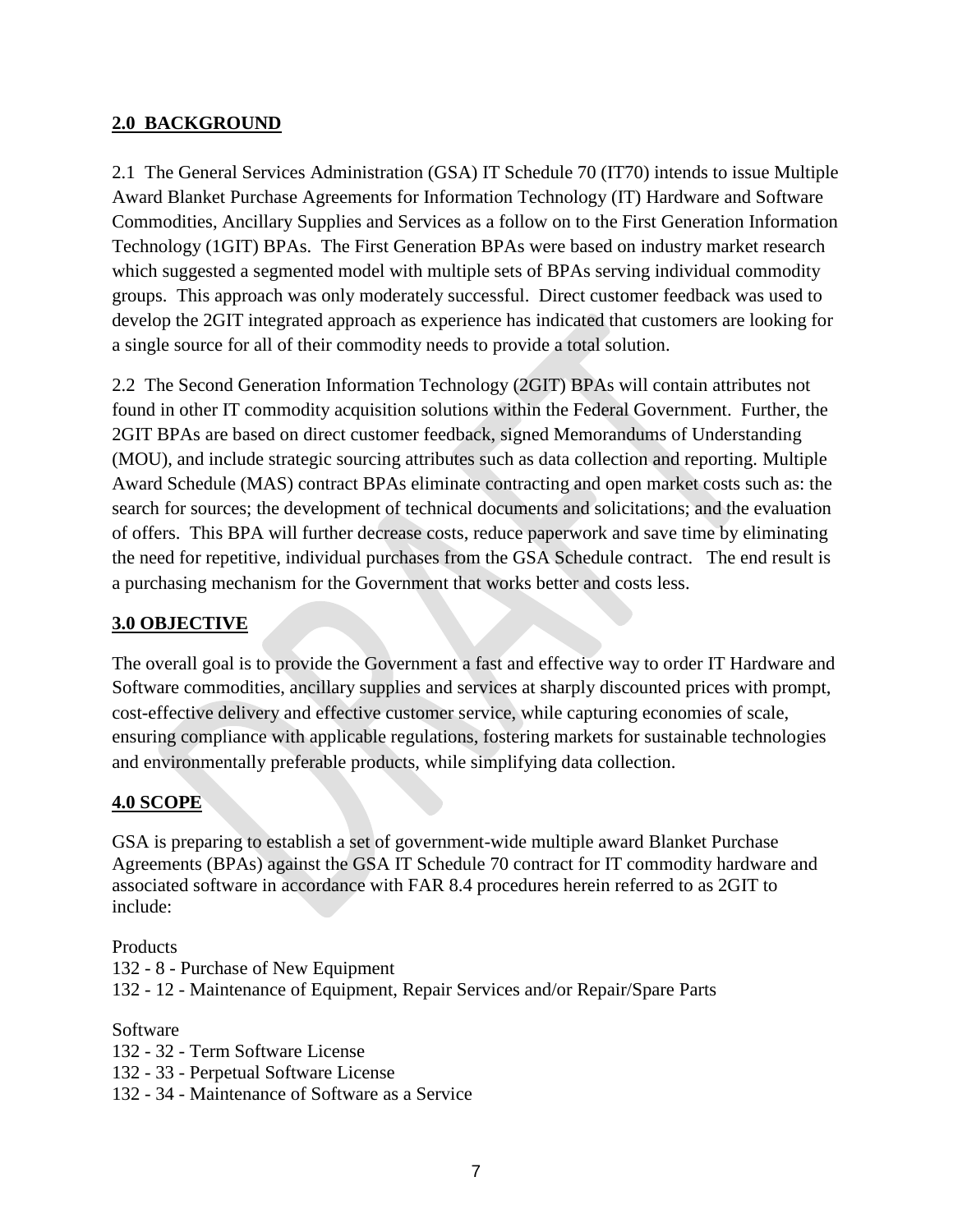#### **Other** 132 - 40 - Cloud Computing Services 70 - 500 - Order Level Material SIN

The fundamental scope of the 2GIT BPAs is to provide a total solution one-stop-shop in the Information Technology market to meet the needs of the Air Force, Department of Defense (DoD) agencies, and other Federal, State, Local, Regional, and Tribal governments.

The 2GIT BPA will provide the following categories of products and associated services worldwide: networking equipment, servers/storage/peripherals/multimedia, identity management/biometric hardware, end user devices, and associated Commercial Off the Shelf (COTS) software not included on other DoD or Federal Agency enterprise license agreements.

The 2GIT BPAs will provide a streamlined process for procuring IT Hardware and Software commodities, ancillary supplies and installation services. The types of IT products that will be available through the 2GIT BPAs include:

- BPA Line Item One Data Center (Compute/Store)
- BPA Line Item Two End User
- BPA Line Item Three Network (Connect)
- BPA Line Item Four Radio Equipment
- BPA Line Item Five Total Solution encompassing BPA Line Item One Data Center (Compute/Store), BPA Line Item Two – End User, BPA Line Item Three – Network (Connect), and BPA Line Item Four – Radio Equipment.

| <b>BPA LIN-1</b><br><b>Data Center</b><br>(Compute/Store)                                                                                                                         | <b>BPA LIN-2</b><br><b>End User</b>                                                                                                                                 | <b>BPA LIN-3</b><br><b>Network</b><br>(Connect)                                                                                                                                                                     | <b>BPA LIN-4</b><br><b>Radio Equipment</b>                                                                       |
|-----------------------------------------------------------------------------------------------------------------------------------------------------------------------------------|---------------------------------------------------------------------------------------------------------------------------------------------------------------------|---------------------------------------------------------------------------------------------------------------------------------------------------------------------------------------------------------------------|------------------------------------------------------------------------------------------------------------------|
| $\bullet$ Servers<br>Storage<br>Network Equipment<br><b>Security Appliances</b><br>Hyperconverged IS<br>• Keyboard Video<br>Monitor (KVM)<br><b>Switches</b><br>• Software (COTS) | Laptops<br>Desktops<br>Ruggedized<br>Tablets<br>• Thin Clients<br>• Monitors<br>Accessories<br>• Peripherals<br><b>KVM Switches</b><br>$\bullet$ Software<br>(COTS) | • Routers<br>• Switches<br>• Wireless<br>• Cables and<br><b>Interfaces</b><br>• Audio Visual<br>$\bullet$ Video Tele-<br>conferencing (VTC)<br>• Everything over IP<br>(EoIP)<br><b>Displays</b><br>Software (COTS) | • Handhelds<br>$\bullet$ Chargers<br>• Vehicle Units<br><b>Base Stations</b><br>• Trunking System<br>• Repeaters |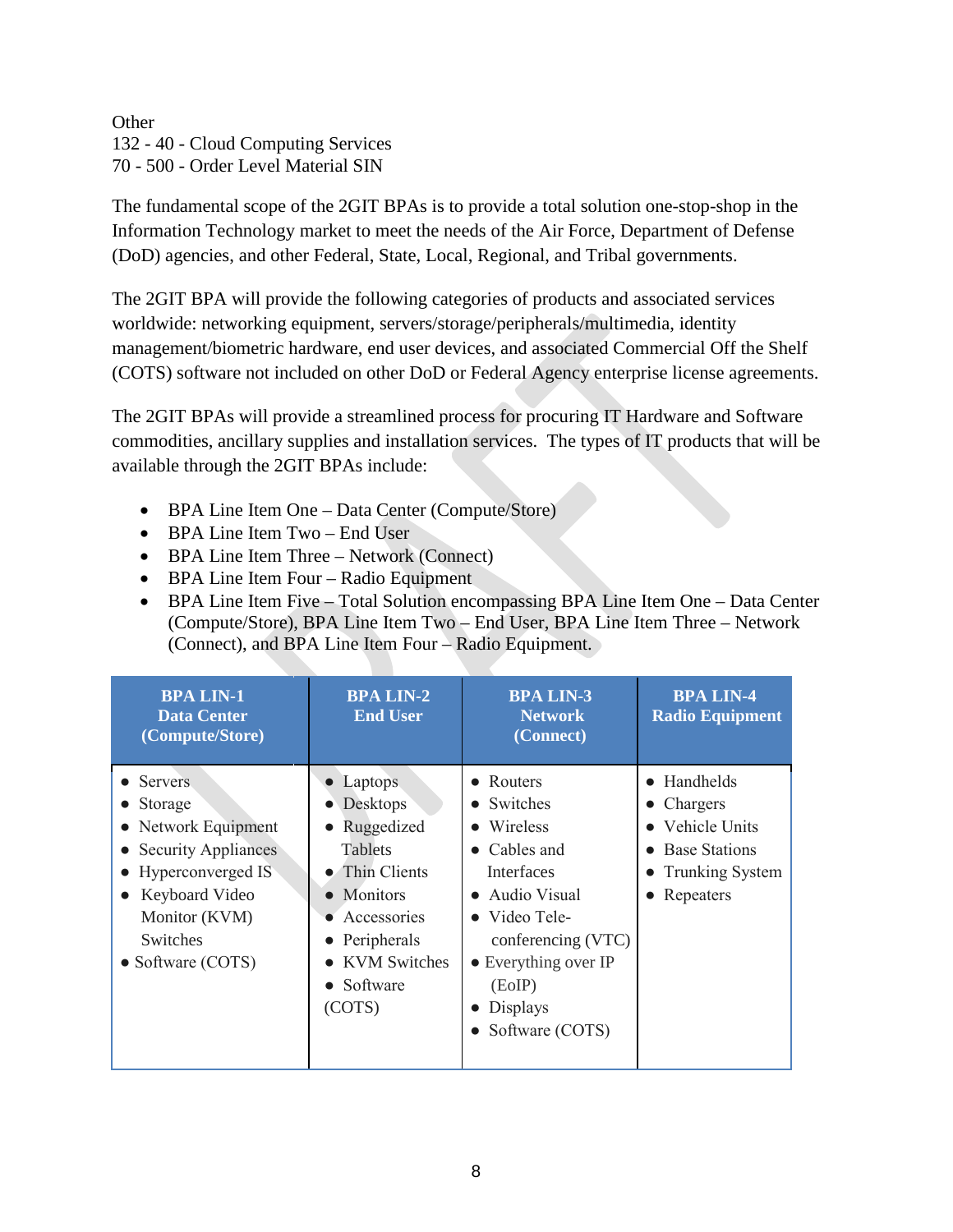All hardware delivered under this contract shall include associated software and associated peripherals required for operations (such as controllers, connectors, cables, drivers, adapters, etc.) as provided by the Original Equipment Manufacturer (OEM). This is true only if the applicable OEM provides such items with the product itself. It is anticipated that software licenses and ancillary services (maintenance/simple installation) acquired through this BPA will fall under its related hardware BPA line item number. The products acquired on this BPA may be deployed for use in the full range of security domains, e.g., Unclassified through Top Secret classifications, Special Category (SPECAT) and compartments, such as, Sensitive Compartmented Information (SCI). The 2GIT BPAs will be available for use by federal (both civilian and military), and state, local, regional and tribal governments through the GSA Cooperative Purchasing Program.

Specific standards, guidance, and applicable documents within the BPAs are written with the broad intent of accomplishing GSA Customer IT Hardware and Software commodities network centric strategies. Agency specific strategies may evolve over time and, when appropriate, those agencies will revise and replace their applicable standards accordingly. The contractor shall conform to customer strategies and visions and adhere to associated standards provided by the customer. Agencies and Departments may specify and substitute other standards, guidance, and applicable documents within their Task Orders that are appropriate to provide solutions tailored to meet their requirement network centric strategies.

The BPA holders full catalog of IT Hardware, Software, ancillary supplies and services and associated software from the vendors underlying IT Schedule 70 contract will be included and available under the resulting BPAs. BPA holders proposing solutions for End User Devices must conform, (as a minimum) to base standard hardware configurations as defined in the latest government wide strategic solution for desktops and laptops (GSS) standards. These configurations are applicable to agencies other than United States Air Force (USAF). USAF will continue to purchase their End User Device (EUD) requirements (i.e. Desktop, Laptop, Ruggedized Tablet) via their Client Computing Solutions 2 (CCS-2) BPA managed by the AF Information Technology Commodity Council (ITCC). BPA holders proposing solutions for End User Devices not covered either by GSA Government-Wide Strategic Solutions (GSS) or CCS2 standard configurations must meet hardware configurations as defined by the customer at the task order level.

#### **5.0 Requirements**

The contractor shall adhere to requirements in the following paragraphs when providing products. These paragraphs describe general product requirements, types of products that are considered to comprise each of the product categories, and guidelines for product support.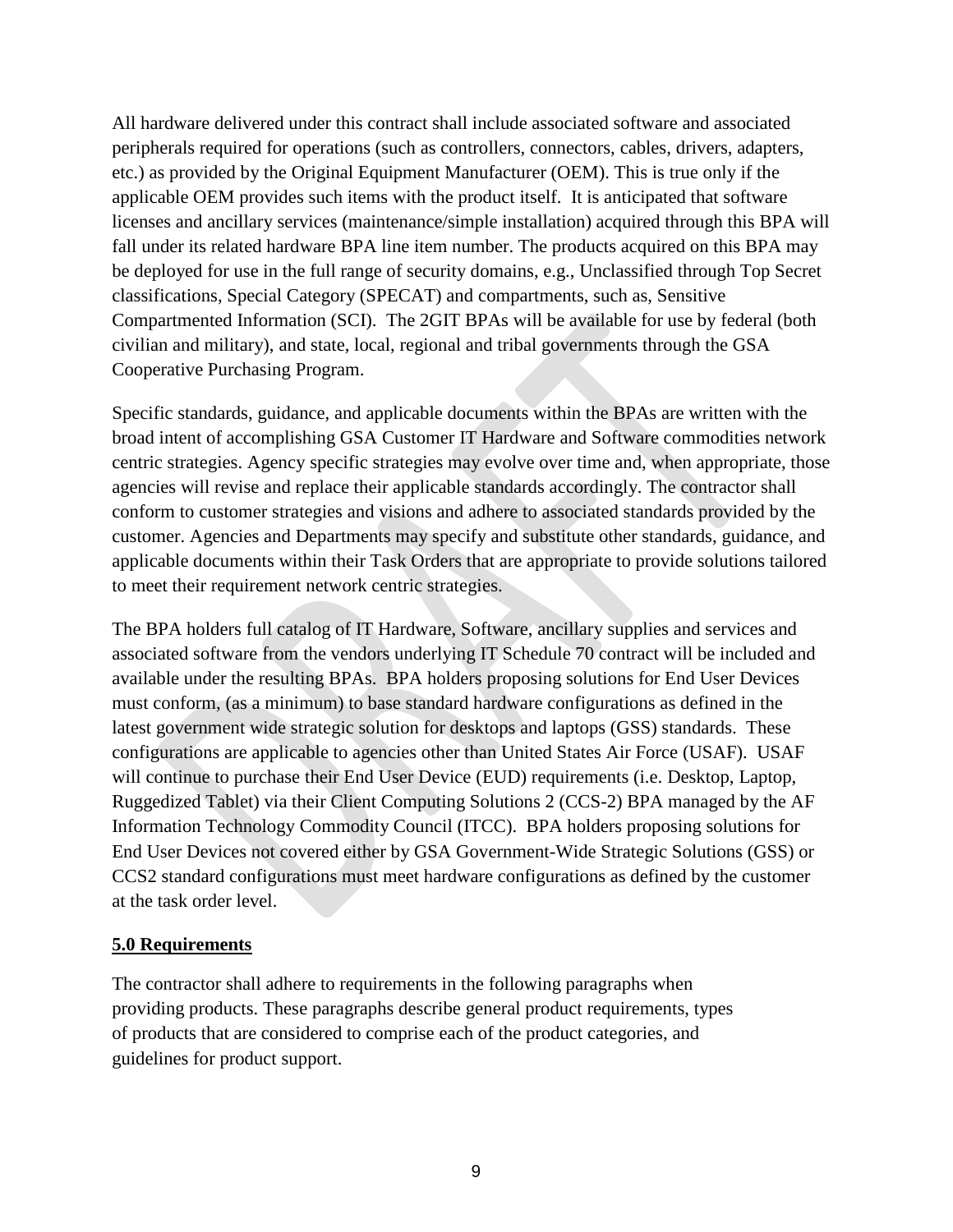5.1 General Product Requirements. All products provided under these BPAs shall conform to the guidelines detailed in the following paragraphs.

5.1.1 Hardware and Associated Software and Peripherals. All hardware delivered under these BPAs shall include associated software and associated peripherals required for operations (such as controllers, connectors, cables, drivers, adapters, etc.) as provided by the Original Equipment Manufacturer (OEM). This is true only if the applicable OEM provides such items with the product itself.

5.1.2 Cybersecurity Technical Considerations. The contractor shall ensure that all applicable Commercial-Off-The-Shelf (COTS) and enabled products comply with ordering agency Cybersecurity guidelines. These products must be Committee on National Security Systems Policy 11 (CNSSP-11) compliant, requiring them to be validated by accredited labs under the National Information Assurance Partnership (NIAP) Common Criteria Evaluation and Validation Scheme or National Institute of Standards and Technology (NIST) Federal Information Processing Standards (FIPS) Cryptographic Module Validation Program (CMVP).

5.1.3 Supply Chain Risk Management (SCRM). This BPA and its associated delivery/task orders are subject to the Federal SCRM policies and regulations including the Defense Federal Acquisition Regulation Supplement (DFARS) 252.239-7017 Notice of Supply Chain Risk, DFARS 252.239-7018 Supply Chain Risk, and internal Government SCRM Processes and Procedures.

5.1.3.1 The BPA Holder shall submit a SCRM plan as part of its technical submission which identifies and describes relevant SCRM related ISO Certifications along with how they will reduce and mitigate Supply Chain Risk through application of appropriate security controls outlined and described in CNSSI 1253, Appendix D, NIST SP 800-53, NIST SP 800-161, NIST SP 800-171, and related industry standards. The SCRM plan shall include at a minimum a description of how hardware, software, firmware/embedded components, and system data/information will be protected from component substitution, functionality alteration, and malware insertion while in the supply chain. The supply chain shall span from the lowest sub-component producer or manufacturer to the delivery point of the BPA Holder, or its designated agent, such as a distributor. The SCRM plan, implementation, and risk assessment methodology processes shall apply to the BPA Holder and their suppliers, partners, distributors, and any other entity that is responsible for handling or managing the supply chain of the products offered under this BPA.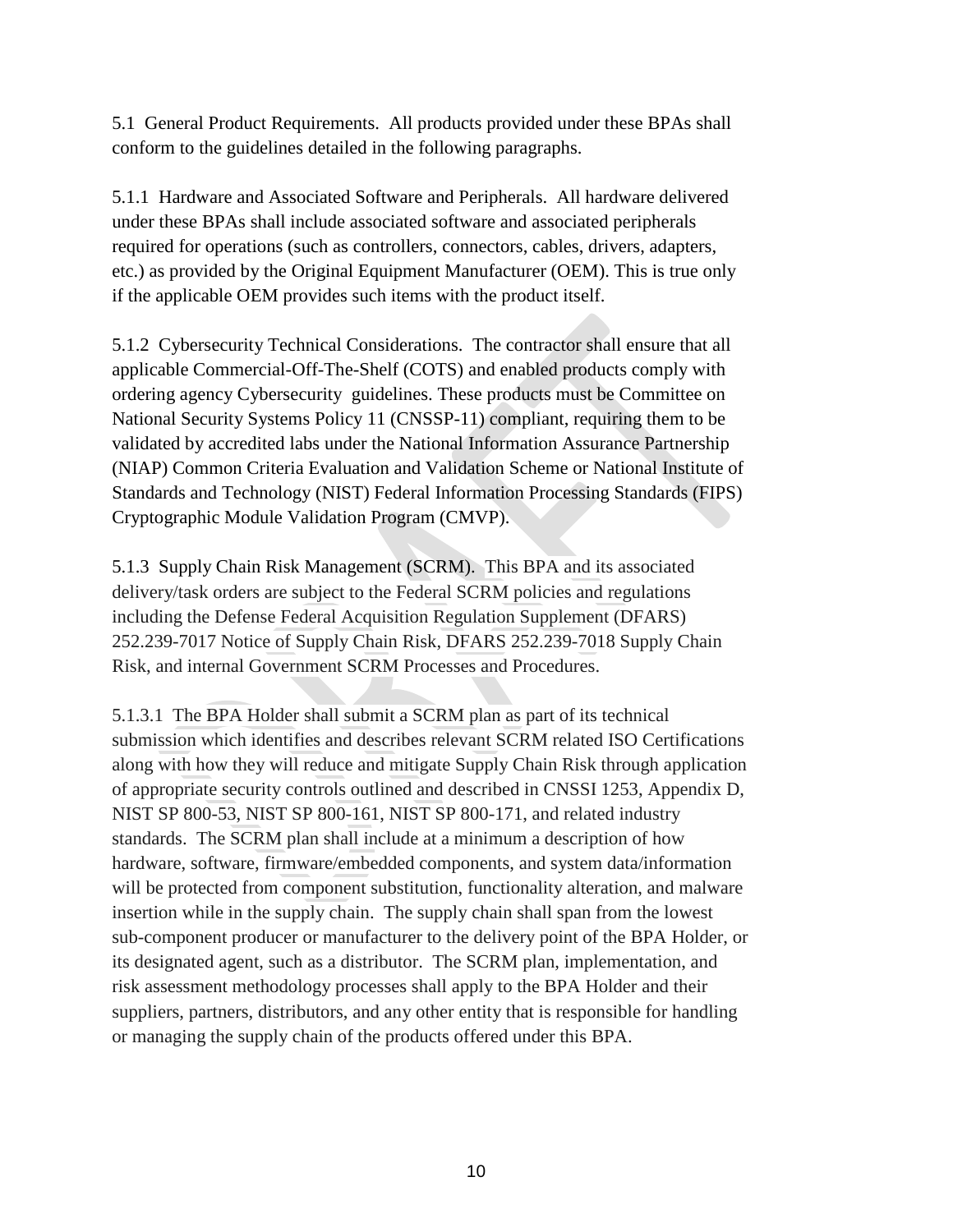5.1.3.2 The BPA Holder shall conduct SCRM awareness training for key personnel addressing potential weaknesses and vulnerabilities in the supply chain as well as appropriate mitigation actions. Particular attention shall be applied to sole-source and foreign sourced materials, software/firmware, and logic-bearing components.

5.1.3.3 The BPA Holder shall provide an annual report on their SCRM activities related to this BPA due upon the anniversary of the BPA award and continuing until the end of the BPA period of performance. The report shall address the detection of all SCRM incidences associated with the performance under the BPA, mitigation actions taken, and any resultant impacts to hardware, software, firmware and data/information.

5.1.3.4 The BPA Holder must provide a SCRM Plan Update to the Program Manager and the COR within five business days whenever there is a change that affects one or more CNSSI 1253 security controls. At a minimum the following events substantiate the need for an update: changes in company ownership, changes in senior company leadership, supplier changes, subcontractor changes, and Information and Communication Technology (ICT) supply chain compromises.

5.1.4 Authorized Resellers. The contractor shall be an authorized reseller, as defined by the Original Equipment Manufacturer (OEM), of new equipment from OEMs proposed under these BPAs. If the OEM does not have authorized resellers the contractor may procure directly from the OEM. Any channel relationships with their OEM partners (gold, silver, platinum, etc) will be represented in the best pricing offered. Delivery orders may restrict the use of specific OEMs or identify required OEMs. The contractor shall ensure all products are genuine and eligible for any OEM warranties, maintenance agreements and licensing as offered. Genuine products are those products the OEM, by their policy, considers not "secondary", destroyed, stolen or scrapped.

5.1.5 Technical Refresh. In order to ensure new design enhancements and technological updates or advances, the contractor shall offer, under the resultant BPAs hardware and software components available to the contractor's commercial customers. Furthermore, the multiple award BPAs contractors shall make available any commercially available updates to the hardware and software provided under this contract. If such updates are available to other customers without charge, then they shall also be made available to the Government without additional charge. The contractors will ship these updates to existing customers who have acquired the hardware/software being updated under the resultant BPA. Vendor commercial product offerings shall include "state of the art" technology, i.e., the most current proven level of development available in each product category.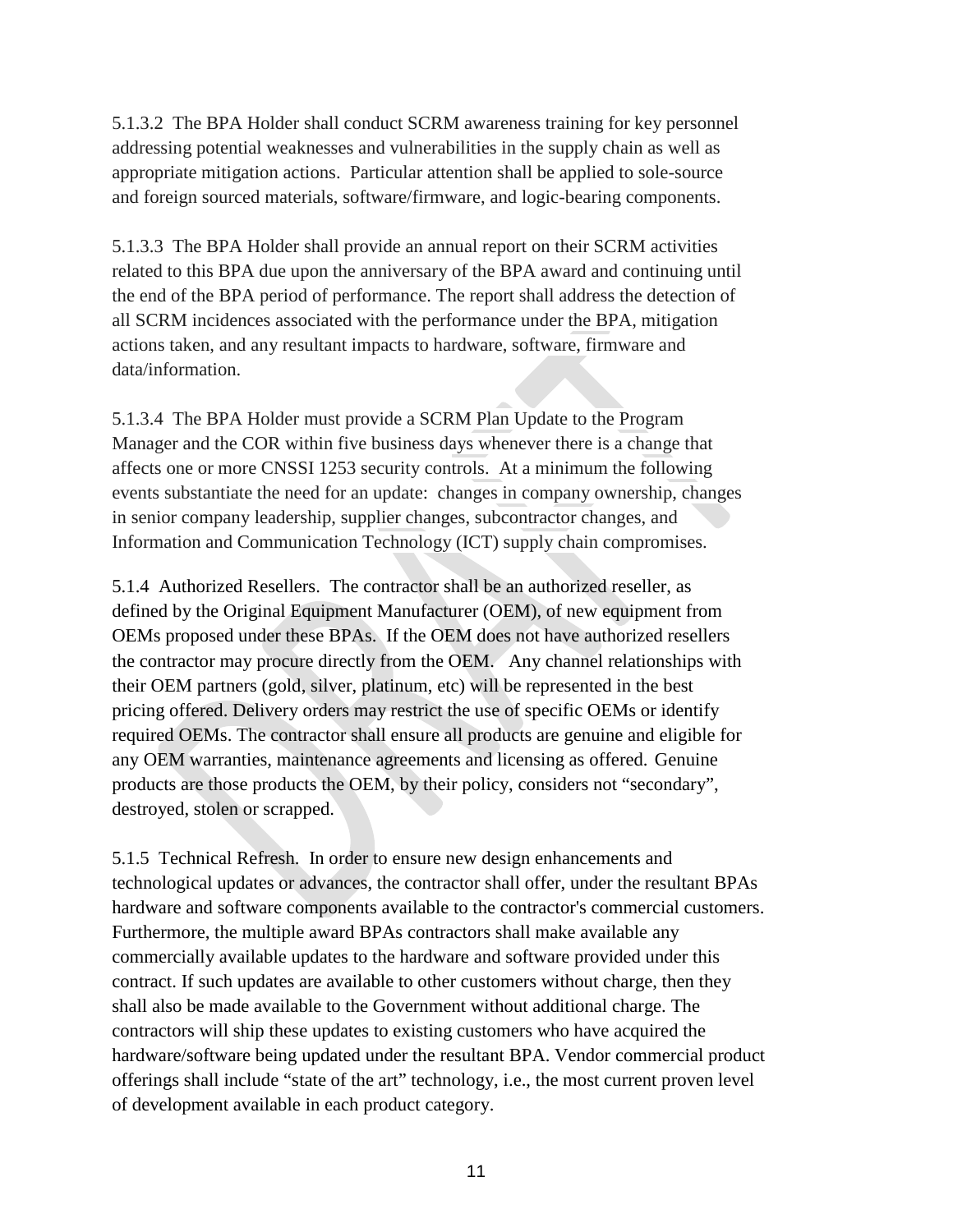5.1.6 Products. The contractors shall provide all products, peripherals, and associated peripheral equipment as required by each individual delivery order. The "products" are commercial items as defined by FAR 2.101. All documentation, software, and user guides that are commercially packaged with the product shall be provided to the Government. All proposed products must be compliant with the Trade Agreements Act of 1979 (TAA). In accordance with FAR 52.225-5, the Trade Agreements Certificate at FAR 52.225-6 shall be provided as requested by the Ordering Contracting Officer for any end item offered in response to any RFQ issued under these BPAs. Please note that Federal Acquisition Regulation (FAR) paragraph 25.103(e) includes an exemption from the Buy American Act (BAA) for acquisition of information technology that are commercial items. If further clarification is required contact the 2GIT BPA Contracting Officer or submit your questions to (GSA 2GIT eMail Address). The contractors shall ensure that products meet the standards identified in the 2GIT BPA.

5.1.7 Quality Certification. The contractors shall be ISO 9001:2008 (or higher), or ISO/IEC 20000 (or higher) certified for the entire performance period of the contract, inclusive of options. This certification must be held at the organizational level of the legal entity performing the contract.

5.1.8 Acquisition of EPEAT®- Registered Servers. Under this BPA, the Contractor shall deliver, furnish for Government use, or furnish for Contractor use at a Federally controlled facility, only servers that, at the time of submission of proposals and at the time of award, were EPEAT® bronze registered or higher. For information about EPEAT®, see [w](http://www.epa.gov/epeat)*[ww.epa.gov/epeat.](http://www.epa.gov/epeat)*

5.1.9 TEMPEST Requirements. The contractors shall provide commercially available NSA TEMPEST program- compliant communications and information processing devices, when specifically required by the Department of Defense customer delivery order. Visit th[e](https://www.iad.gov/iad/programs/iad-initiatives/tempest.cfm) [NSA Information Assurance site](https://www.iad.gov/iad/programs/iad-initiatives/tempest.cfm) for more information.

TEMPEST is the codename referring to investigations and studies of compromising emanations. Compromising Emanations are defined as unintentional intelligencebearing signals which, if intercepted and analyzed, may disclose the information transmitted, received, handled, or otherwise processed by any information-processing equipment.

5.2 Product Support Requirements. The contractors shall adhere to the following requirements when providing products under this contract.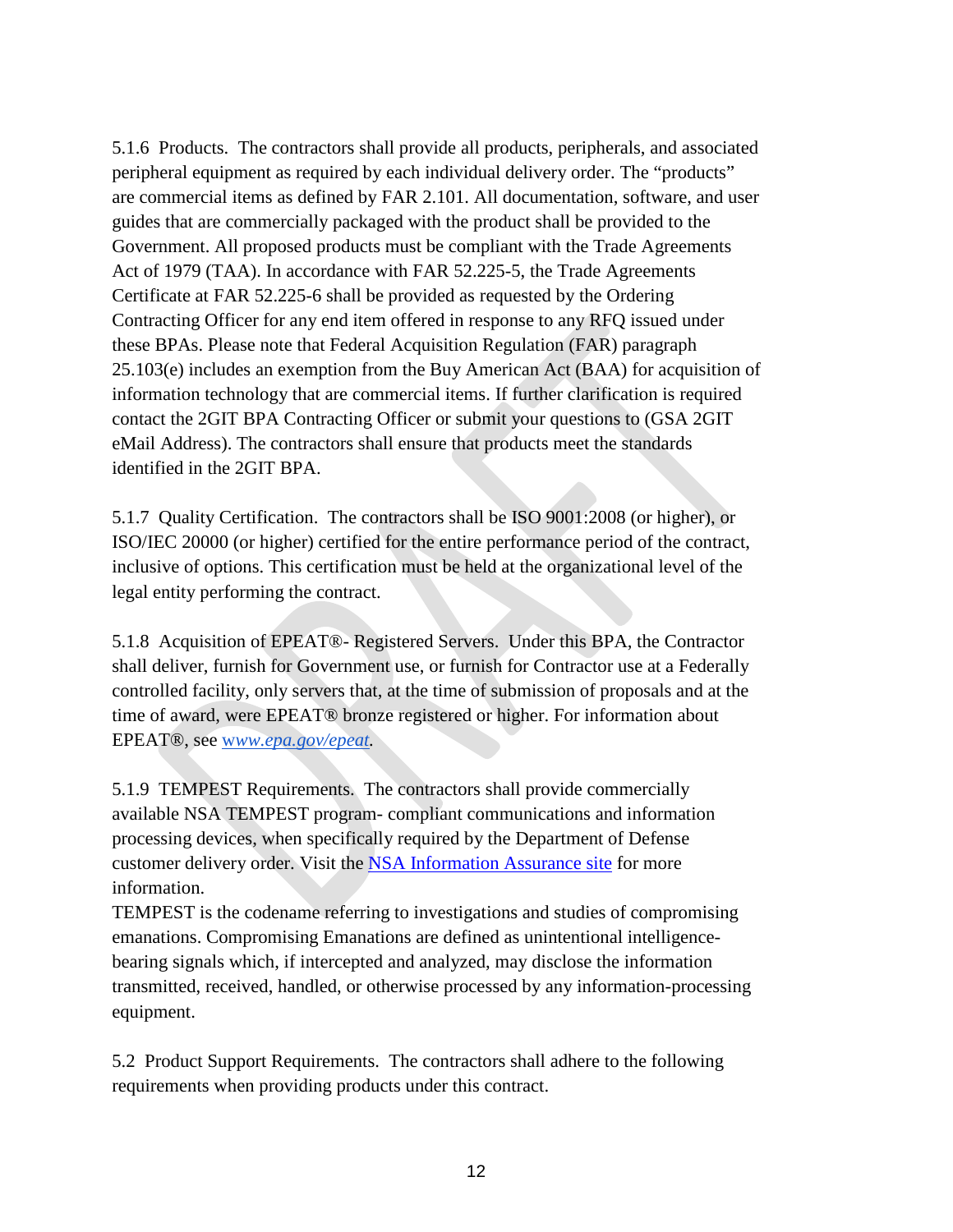5.2.1 Product Delivery Capability. The contractors shall deliver the quantities of 2GIT products to meet ordinary as well as fluctuating (war-time, Terrorist Tempo, Ops Tempo) government requirements in accordance with prescribed delivery schedules stipulated in individual delivery orders. For Area of Responsibility (AOR)'s and/or remote sites that do not permit commercial deliveries, the vendor's delivery capabilities must be in accordance with AFI 24-203, Preparation and Movement of Air Force Cargo, 13 April 2007. Delivery of products will be to CONUS, OCONUS, and remote locations as identified below. Additional delivery terms or schedules, such as ship-in-place, expedited shipping or shipping to Army Post Office (APO)/Fleet Post Office (FPO) addresses, shall be negotiated between the Contractor and the Ordering Contracting Officer (OCO) at the Delivery Order level. The contractors shall have the capability to simultaneously deliver large volumes of products to multiple locations worldwide.

- 1. CONUS: The 48 contiguous states, Alaska, Hawaii, and the District of Columbia.
- 2. Named OCONUS, for example, but not limited to: Germany, Italy, Japan, Korea, Belgium, Turkey, Puerto Rico, United Kingdom, and the Netherlands.
- 3. Remote OCONUS: those locations that are not listed under CONUS or Named OCONUS.

| <b>Timeframe</b>    | <b>CONUS</b>         | <b>OCONUS</b>        | <b>Remote OCONUS</b> |
|---------------------|----------------------|----------------------|----------------------|
| Routine             | NLT 30 calendar days | NLT 45 calendar days | NLT 45 calendar days |
| Critical            | NLT 3 calendar days  | NLT 5 calendar days  | NLT 10 calendar days |
| Emergency/War Tempo | Within 24 hrs        | Within 48 hrs        | Within 72 hrs        |

The following figure sets forth the maximum performance parameters for deliveries:

5.2.1.1 Delivery Delays. Contractors are required to meet the timeframes stated in section 5.2.1 unless Department of Commerce approval and/or review activities prevent the contractor from meeting these timeframes. In the event that the contractor determines they are unable to achieve the stated time frames, the contractor shall notify the Contracting Officer within two (2) business days of such determination, or immediately upon such determination if operating under the Emergency/War Tempo timelines.

5.2.1.2 Items on Backorder. In their response to a Request for Quote (RFQ), the contractor shall provide notification, if applicable, that a particular item is on backorder, the expected lead-time to fulfill the order, etc. It shall be implicit that a response to an RFQ with no items identified on backorder, is a declaration that the items are available at the time of quote submission.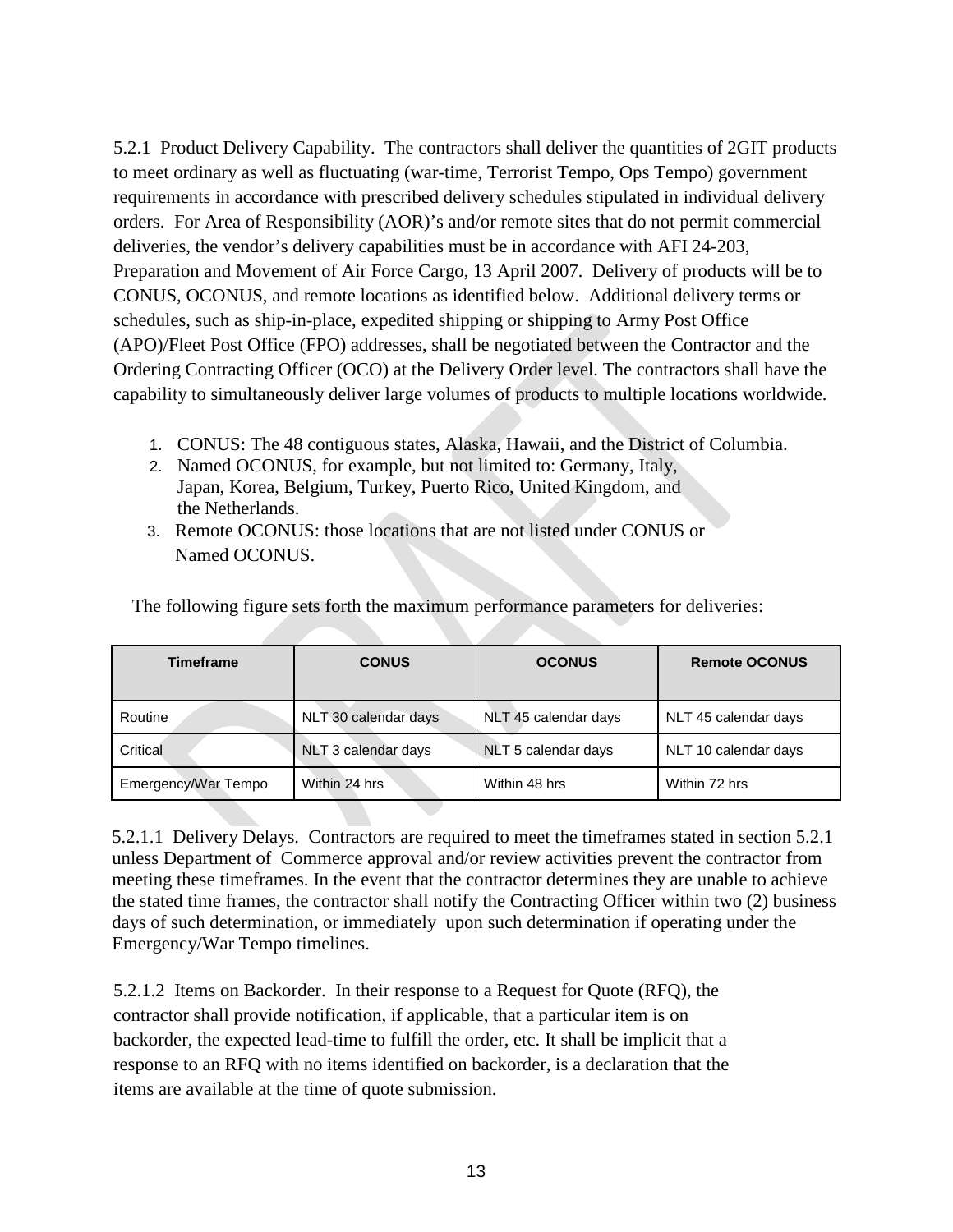5.2.1.3 Material Tracking Processes. The contractors shall establish and provide a qualified workforce capable of performing the required tasks. The workforce may include a project/delivery order manager who will oversee all aspects of the delivery order. The contractors shall use key performance parameters to monitor work performance, measure results, ensure delivery of contracted product deliverables and solutions, support management and decision-making and facilitate communications. The contractors shall identify risks, resolve problems and verify effectiveness of corrective actions. The contractors shall institute and maintain a process that ensures problems and action items discussed with the Government are tracked through resolution and shall provide timely status reporting. Results of contractor actions taken to improve performance shall be tracked, and lessons learned incorporated into applicable processes. The contractors shall establish and maintain a documented set of disciplined, mature, and continuously improving processes for administering all BPAs and delivery order efforts with an emphasis on cost-efficiency, schedule, performance, responsiveness, and consistently high-quality delivery. Task orders/delivery orders may prescribe definition of qualified workforce such as US citizens or personnel with required clearances.

5.2.2. Order Tracking (Property Accountability/Asset Management). The offeror must maintain an order tracking system that permits ordering agencies to track the location of an order at any time, from the moment the order is shipped, to the point of delivery and acceptance. The offeror must also demonstrate understanding of orders bound for an international end-point delivery by providing a sample electronic version of a label appropriately marked in accordance with the FED-STD-123 and MIL-STD-129 edition in effect as of the date of solicitation issuance. An offer for OCONUS delivery will not be accepted if the offer does not demonstrate a proper tracking system and provide a sample packaging label for international delivery.

The Contractor must submit an Electronic Product List (Reference Appendix X), in addition to complying with all requirements of DFARS 252.211-7003. This requirement provides additional information in support of Defense Property Accountability System (DPAS) data reporting.

5.2.2.1. Special Asset Tagging. The contractor shall provide special asset tags for Department of Defense customers IAW DoDI 5000.64 and MIL-STD-130 requirements to enable property accountability and management. The current list of accepted unique item identifier types is maintained at http://www.acq.osd.mil/dpap/pdi/uid/uii\_types.html. All DoD recognized unique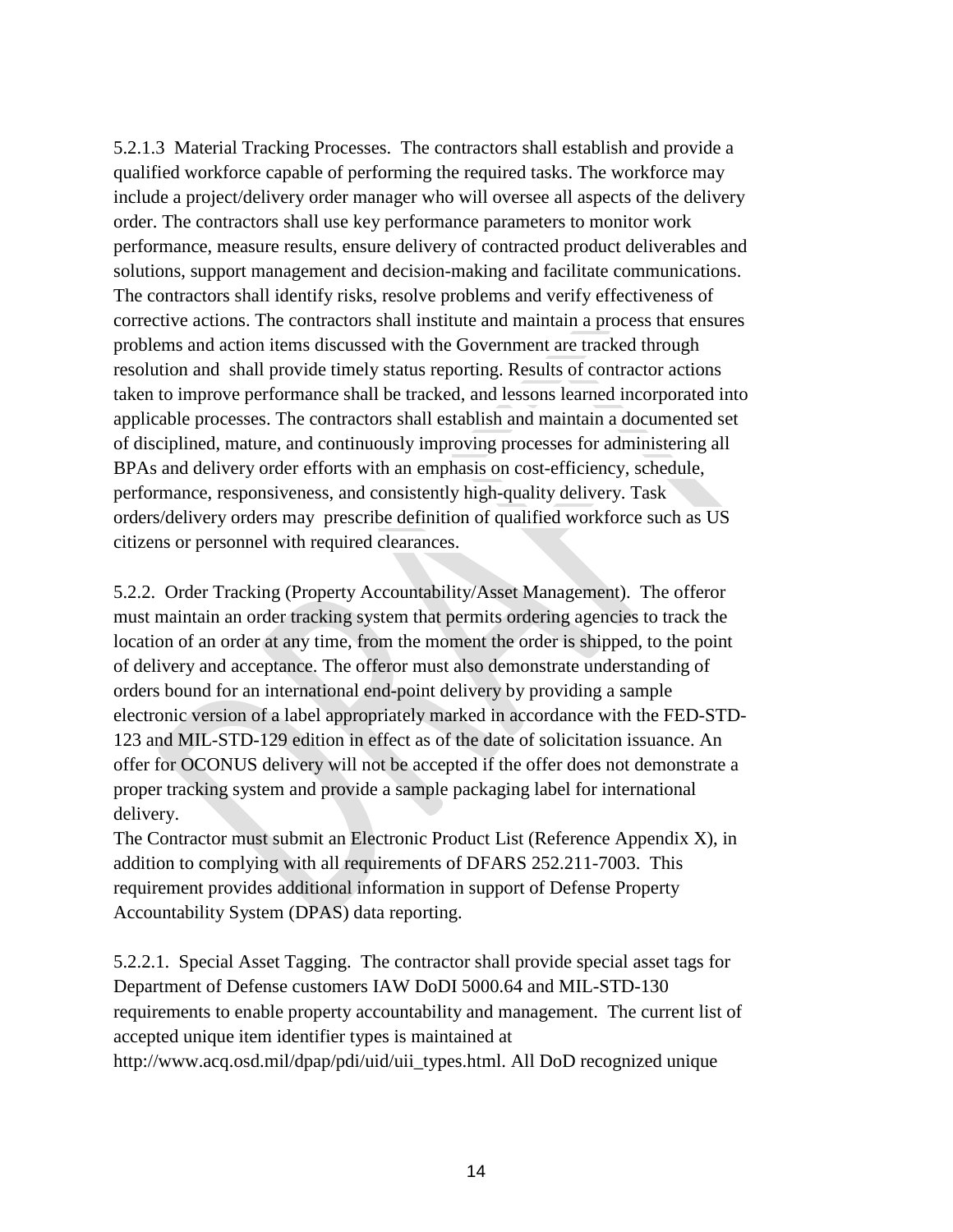identification equivalents are listed a[t](http://www.acq.osd.mil/dpap/pdi/uid/iuid_equivalents.html)

[http://www.acq.osd.mil/dpap/pdi/uid/iuid\\_equivalents.html](http://www.acq.osd.mil/dpap/pdi/uid/iuid_equivalents.html) For non-DoD Customers contractor shall provide Unique Identification (UID) tagging when requested and defined by the customer.

5.2.2.2 Radio Frequency Identification (RFID). When required and defined by the Delivery Order, the contractor shall provide RFID tagging. For Department of Defense customer RFID tagging shall be IAW DFARS 252.211-7006 and the most current version of DoD Radio Frequency Identification (RFID) Policy. The contractor shall encode an approved RFID tag using instructions provided in the EPC™ Tag Data Standards in effect at the time of award. Additional information can also be found at the OASD for Logistics and Materiel Readiness website.

5.2.2.3. Software Tagging. When required and defined by the Delivery Order, commercial off-the-shelf software items shall support International Standard for Software Tagging and Identification, ISO/IEC 19770-2, Software Tags when designated as mandatory by the standard.

5.2.3 Installation. In instances where installation services are required, the contractor shall provide installation support related to the applicable products(s) as defined in the delivery order. In those instances, the requirements will be addressed in the individual delivery order and identify the applicable security level necessary for contractor to perform required installation services. If installation is required in secure customer operating environment, the DD Form 254 (DEPARTMENT OF DEFENSE CONTRACT SECURITY CLASSIFICATION SPECIFICATION) requirements will be addressed in the individual DO at the appropriate security level.

5.2.4 Warranty. The contractors shall provide any OEM pass through warranty and standard commercial warranties applicable to the products being purchased at no cost. Additionally, extended warranties may be purchased as defined in each delivery order.

5.2.5 Customer Support. The contractors shall provide live technical support, as required by the customer's delivery order, during the warranty period to assist in isolating, identifying, and repairing software and hardware failures, or to act as liaison with the manufacturer in the event that the customer requires assistance in contacting or dealing with the manufacturer.

5.2.6 Product Maintenance. The contractors shall provide associated maintenance and upgrades to include spares/parts and emergency support worldwide, during the warranty period, or as required in delivery orders.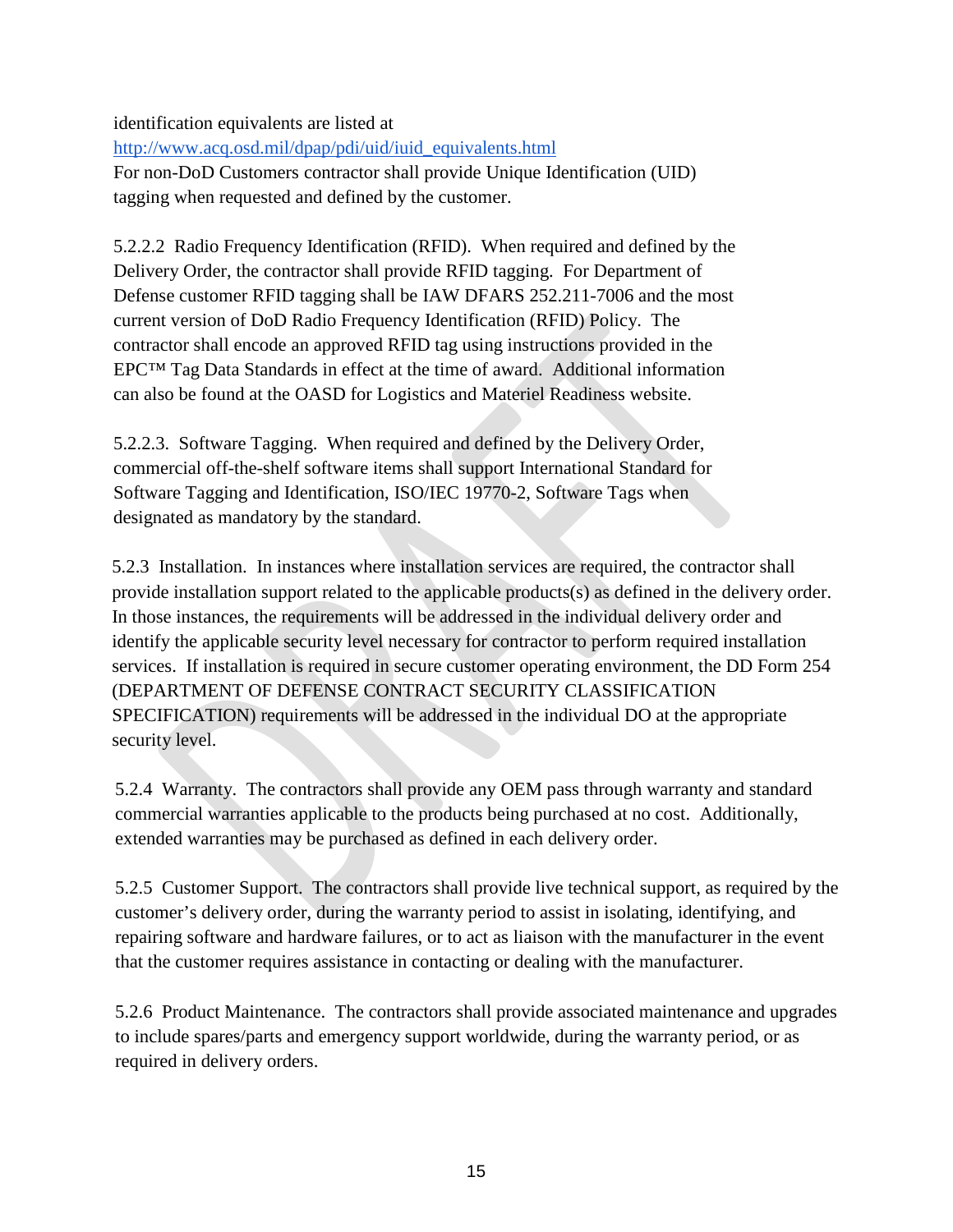5.2.7 Remanufactured/Refurbished Products. No gray market, remanufactured, or refurbished products shall be listed or offered under these Multiple Award Blanket Purchase Agreements. Agencies that require Remanufactured /Refurbished Products should purchase via GSA IT Schedule 70 or via open market channels.

## **6.0 PERIOD OF PERFORMANCE**

The BPA period of performance will consist of one (1) base period of twelve (12) months and four (4) option periods of twelve (12) months.

BPA reviews will be completed annually before exercising the option periods to determine if exercising the option is in the best interest of the Government.

## **7.0 OBLIGATION OF FUNDS**

These Blanket Purchase Agreements does not obligate any funds. Funding will be identified on individual delivery orders. The Government is obligated only to the extent of orders placed under the established BPAs.

## **8.0 INVOICES**

Invoicing shall be identified on individual delivery orders in accordance with customer agency policies.

## **9.0 VOLUME OF PURCHASES**

The Government estimates, but does not guarantee, that the volume of purchases through this agreement will be \$850,000,000.00 to \$1,100,000,000.00 Annually and \$5,500,000,000.00 over 5 year BPA lifecycle. This is not a ceiling amount and the accumulated value of delivery orders issued under this BPA may exceed this amount without modification to the BPA.

# **10.0 BPA TERMS AND CONDITIONS**

10.1 All terms and conditions of the Contractor's awarded Federal Supply Schedule 70 Contract shall apply to the BPAs. Cooperative purchasing orders for approved State and Local government entities, shall follow all state and local procurement laws. The terms and conditions of the Contractor's Federal Supply Schedule 70 contract shall prevail over the BPA and all orders, except to the extent that lower prices and delivery terms in the established BPA shall take precedence over higher prices in the Contractor's Federal Supply Schedule 70 contract. Ordering activities delivery terms may extend beyond the BPA delivery terms if included in the ordering activities terms and conditions.

10.2 Within 5 business days of BPA establishment, contractor shall provide the BPA Contracting Officer or Contract Specialist with its entire catalog of products available on its GSA Schedule 70; SIN(s) 132-8, 132-12, 132-32, 132-33, 132-34 and 132-40 contract(s) which falls within scope of the 2GIT BPA.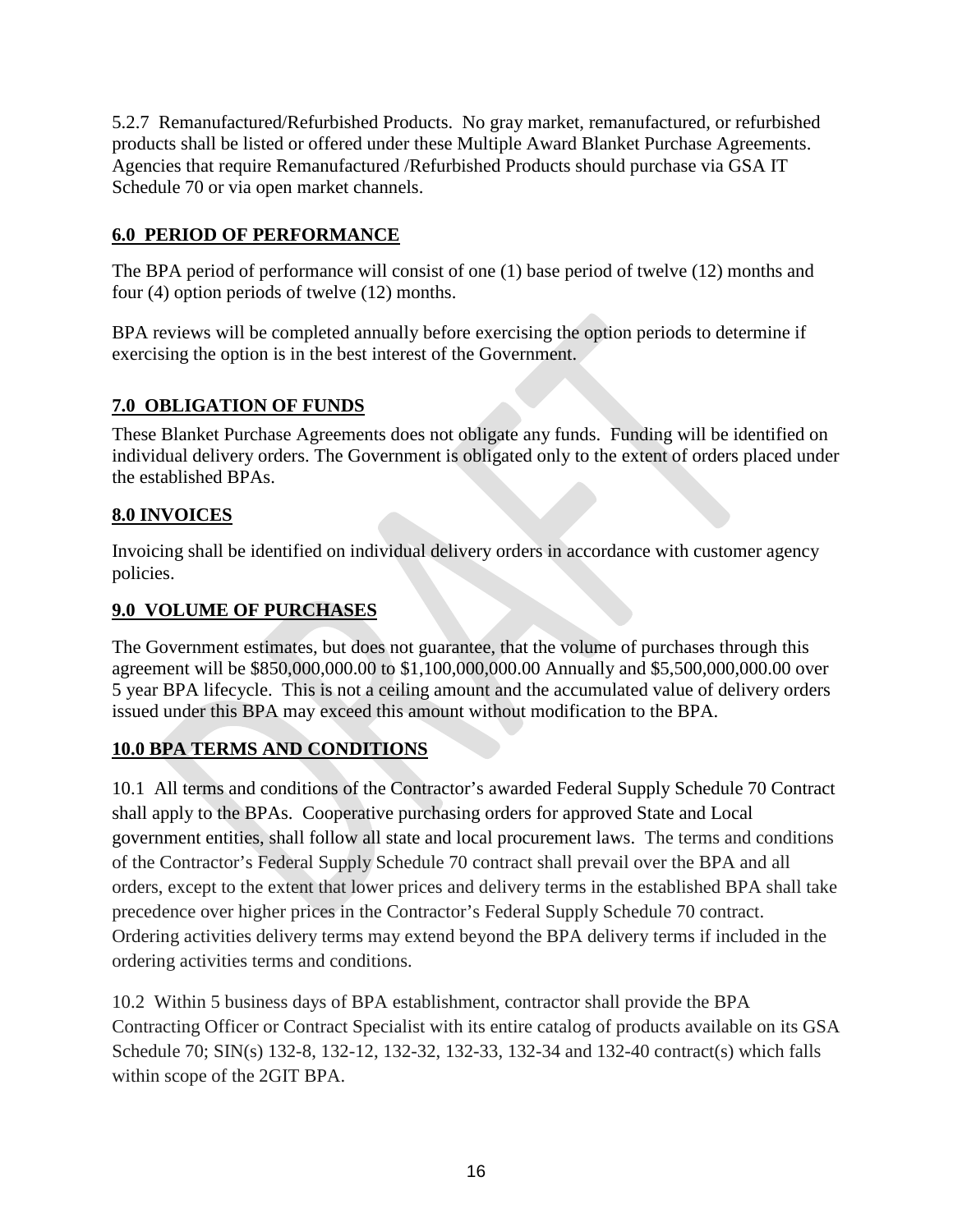10.3 The awarded BPA holders shall ensure that the products on its GSA Schedule contract reflect the part number assigned by the Original Equipment Manufacturer (OEM). Awarded BPA holders are required to ensure that its products are sourced directly from the Original Equipment Manufacturer (OEM) or an OEM authorized channel partner.

10.4 The awarded BPA holders shall ensure that the awarded discount pricing shall be fixed for the duration of the BPA, unless otherwise negotiated by the BPA Contracting Officer. At no time during the BPA's period of performance shall a product price exceed the calculated BPA price using the percentage discount agreed to at the time of the BPA establishment.

10.5 Point of sale, at the effective date of the BPA award, the Contractor shall provide the BPA price or lower against all orders when orders are placed via GSA eTools, GSA Advantage, or eBuy. All orders placed using the government purchase card shall automatically charge a price no higher than the BPA price. The point-of-sale discount shall apply to all purchases for items covered by the BPA via GSA Advantage, DoD Emall, Phone or Fax. BPA pricing shall be honored through all GSA and Customer purchase channels. In order to ensure customers are getting the BPA discount or lower, contractors will be required to apply a temporary sale price on its GSA Schedule GSA Advantage catalog price to ensure customers only see one product listing. By applying a temporary sale price this does not trigger the price reduction clause as GSA Advantage will still display the Schedule price.

10.6 Participating Dealer Agreements will be allowed under the 2GIT BPA's pending approval upon the GSA 2GIT Senior Contracting Officer. Contractors Billing Responsibilities – The BPA holder is required to perform all billings made pursuant to this BPA.

10.7 Awarded BPA holders are required to ensure that its products are sourced directly from the Original Equipment Manufacturer (OEM) or an OEM authorized channel partner; no gray market, remanufactured, or refurbished products shall be listed or offered under these Multiple Award Blanket Purchase Agreements. If the product is not available from either source, the Contractor shall obtain written permission from the 2GIT Program Contract Officer (PCO) to purchase from another identified source. The Contractor shall require their subcontractors and suppliers to purchase from the OEM or Authorized Distributor/reseller/agent unless the Contractor obtains written permission from the PCO and ordering official to supply via another identified source. Awarded contractor's and pending approval of the GSA Schedule 70 Contractor Officer will be required to offer products that it sells on other Federal Government contracts as these products are commercial off the shelf (COTs) products.

10.8 Counterfeit Material Reporting. The contractor shall report all suspected counterfeit material/items to the Government through the Government Industry Data Exchange Program (GIDEP) database and to the program office via e- mail to the 2GIT Contracting Officer within 5 working days of discovery. The Contractor shall prominently label all suspected counterfeit material/items and physically separate from all other supplies. The Contractor shall not return or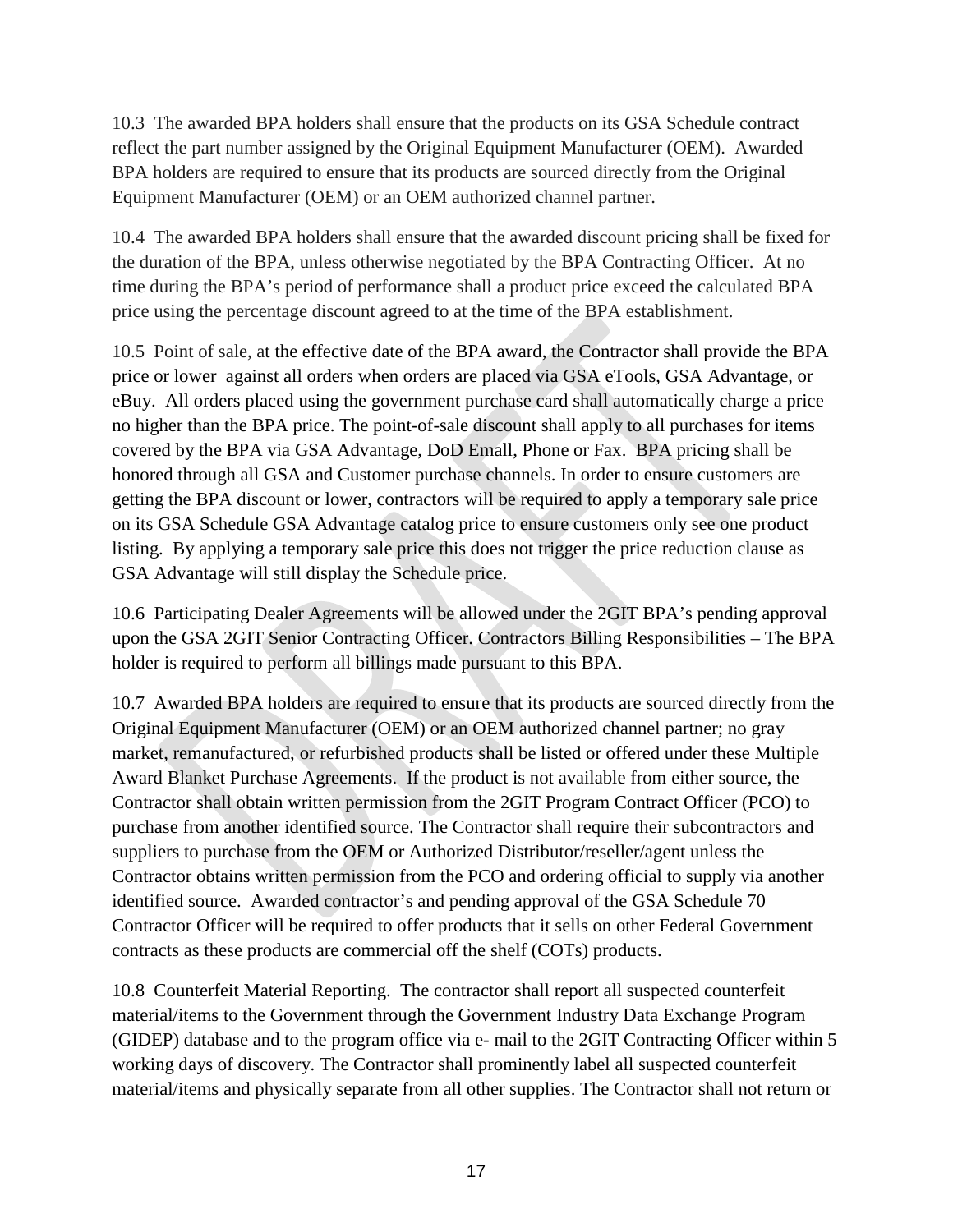dispose suspected or confirmed counterfeit material/items to the supplier but hold such items for Government analysis and investigation. The Contractor shall aid the Government investigation including providing all documents associated with the purchase, shipping, and other relevant data on the counterfeit materials/items. The 2GIT Program Office will provide final disposition instructions for confirmed counterfeit material/items to include turnover to the Government.

Any equipment supplied to a federal government buyer that is found to be gray market, refurbished, tampered with shall be recovered and replaced with compliant product(s) at no cost to the government within 30 days of government notification of the deficiency. Repeated occurrences may be considered cause for termination or offramping at the government's discretion.

10.9 Warranty. The Contractor shall provide standard original equipment manufacturers product warranty in accordance with the GSA Schedule 70 contract terms and conditions unless specified otherwise based on federal strategic sourcing or other government-wide initiatives.

10.10 Contractor Teaming Arrangements will be permitted at the individual task orders and not the establishment of the Blanket Purchase Agreement. Depending on the complexity of a particular requirement, the BPA holder has the option to form a Contracting Teaming Arrangement (CTA) with another BPA holder that offers the remaining products or services so that they may compete for the order as a team. This is a solution that benefits BPA holders and ordering activities alike, as it increases competition and allows for innovative, multi-vendor selections. Therefore BPA holders are encourage to utilize the flexibility offered by CTA's whenever necessary and appropriate.

In forming a CTA for this purpose, it is important to note that a BPA holder cannot team with a non BPA holder (i.e., an FSS contractor not "awarded" under the BPA). A CTA forms a direct contractual relationship ("privity of contract") between each CTA vendor and the ordering agency, which means that each vendor must be eligible on its own to compete for orders under the BPA. A BPA holder attempting to "team" with a non-BPA holder would amount to making the non-BPA holder a direct party to a BPA it was not selected to be a part of and/or did not compete for.

Subcontracting is allowed at the BPA level and task order level in accordance with the contractor's GSA Schedule Contract. If used, offerors shall identify Prime Contractor/Subcontractor arrangements in their quote. If a prime contractor-subcontractor arrangement is to be used, the offeror must clearly explain the portion of effort to be performed by each contractor. Prime offerors may utilize Subcontracting arrangements as part of their total solution; however, all quoted sub-categories shall be from the Prime's GSA Schedules contract.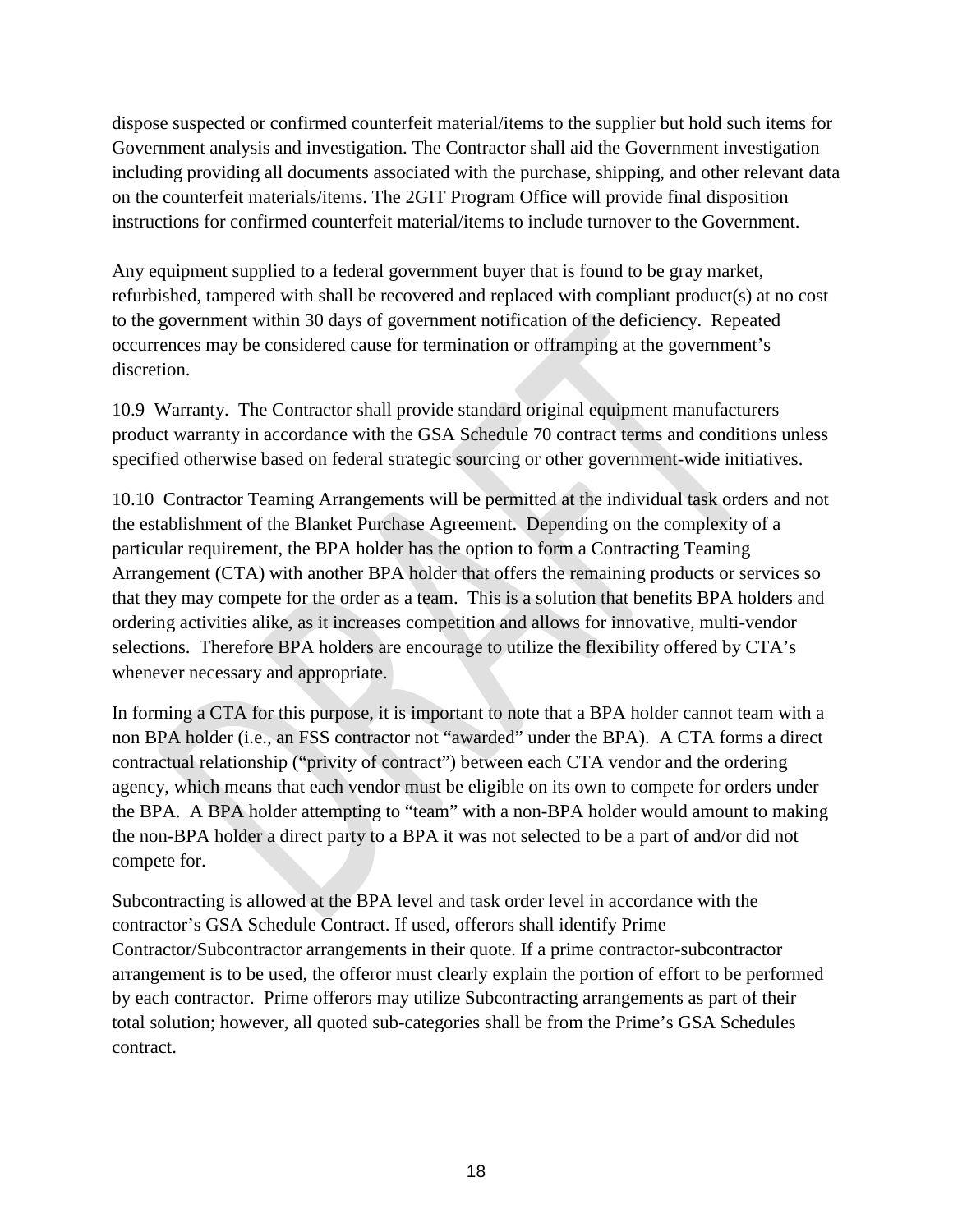Sometimes contractors are not familiar with GSA's definition of a "Contractor Teaming Arrangement" (CTA) and confuse the definitions of a CTA with a "Prime Contractor/Subcontractor" arrangement. For purposes of this RFQ, CTAs and Prime Contractor-Subcontractor Arrangements shall be defined as described at the gsa.gov website, GSA Schedules, "Frequently Asked Questions About GSA – Contractor Team Arrangements" (see in particular the CTA FAQ #1 and #3). The following chart from FAQ #3 is copied from that website here below for convenience for distinguishing CTAs from Prime/Subcontractor arrangements.

## *How do GSA Schedule Contractor Team Arrangements (CTAs) differ from Prime Contractor/Subcontractor Arrangements under Schedule contracts?*

*In prime/sub arrangements, the relationship is very tightly defined and controlled by the prime contractor; whereas, in CTAs, the roles and responsibilities are defined by the team, as accepted by the government. The following chart summarizes key differences:*

| <b>Contractor Team</b><br><b>Arrangement</b> (CTA) | Prime<br><b>Contractor/Subcontractor</b><br><b>Arrangement</b> |
|----------------------------------------------------|----------------------------------------------------------------|
| Each team member must have a                       | Only the prime contractor must                                 |
| GSA Schedule contract.                             | have a GSA Schedule contract.                                  |
| Each team member is                                | The prime contractor cannot                                    |
| responsible for duties addressed                   | delegate responsibility for                                    |
| in the CTA document.                               | performance to subcontractors.                                 |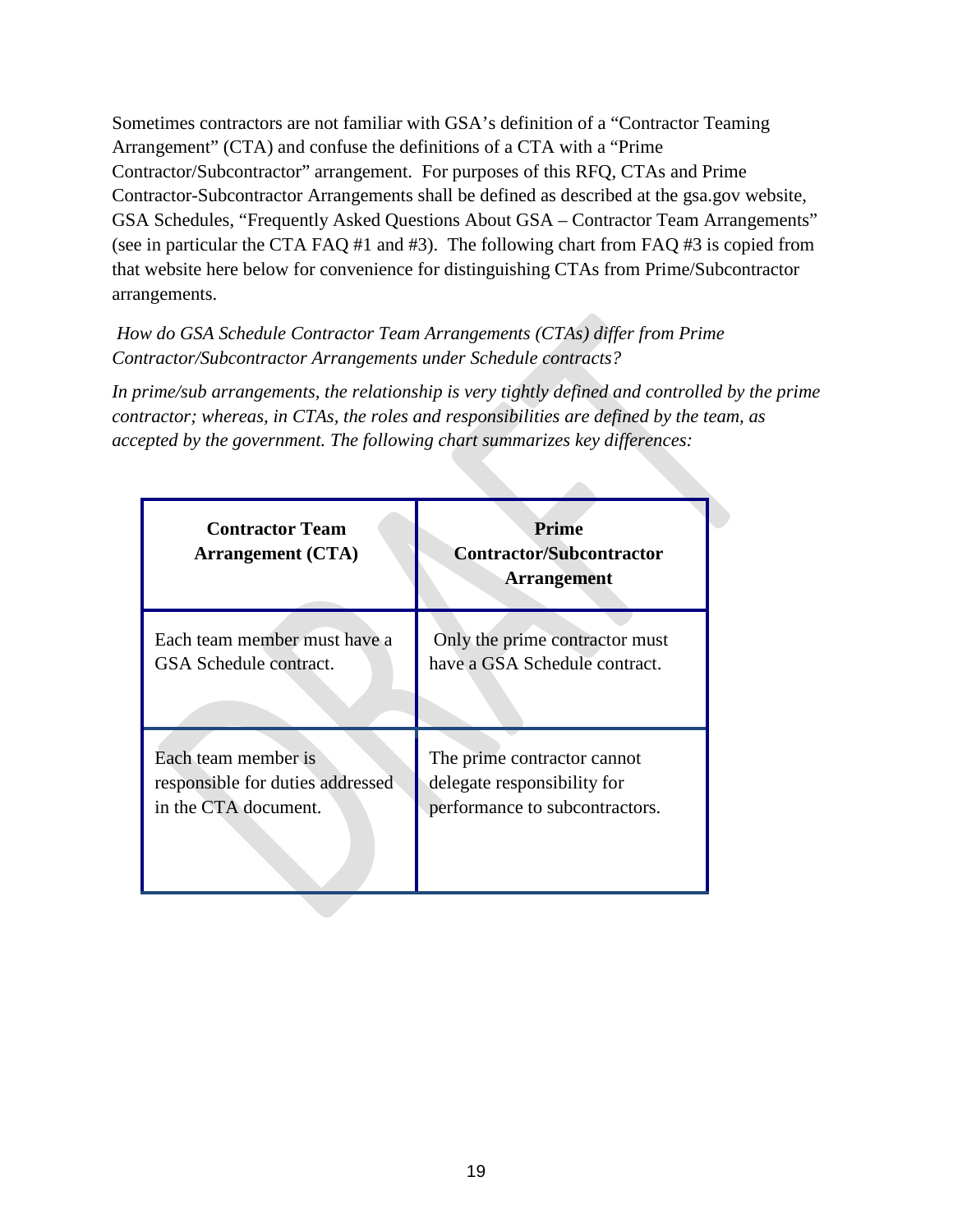| Each team member has privity<br>of contract with the government<br>and can interact directly with<br>the government. | Only the prime contractor has<br>privity of contract with the<br>government and can interact with<br>the government. The prime<br>contractor is responsible for its<br>subcontracting activities.<br>(Ordering activities are<br>encouraged to specify in the<br>Request for Quotation (RFQ) that<br>the use of subcontractors requires<br>prior approval by the ordering<br>activities.) |
|----------------------------------------------------------------------------------------------------------------------|-------------------------------------------------------------------------------------------------------------------------------------------------------------------------------------------------------------------------------------------------------------------------------------------------------------------------------------------------------------------------------------------|
| The ordering activity is                                                                                             | The ordering activity is invoiced                                                                                                                                                                                                                                                                                                                                                         |
| invoiced at each team member's                                                                                       | in accordance with the prime                                                                                                                                                                                                                                                                                                                                                              |
| unit prices or hourly rates as                                                                                       | contractor's GSA Schedule                                                                                                                                                                                                                                                                                                                                                                 |
| agreed in the task or delivery                                                                                       | contract, including any applicable                                                                                                                                                                                                                                                                                                                                                        |
| order or GSA Schedule BPA.                                                                                           | price reductions.                                                                                                                                                                                                                                                                                                                                                                         |
| Total solutions, otherwise                                                                                           | The prime contractor is limited to                                                                                                                                                                                                                                                                                                                                                        |
| impossible under individual                                                                                          | the supplies and/or services                                                                                                                                                                                                                                                                                                                                                              |
| GSA Schedule contracts, can be                                                                                       | awarded on its GSA Schedule                                                                                                                                                                                                                                                                                                                                                               |
| put together quickly and easily.                                                                                     | contract.                                                                                                                                                                                                                                                                                                                                                                                 |

10.11 Off-Ramping. GSA reserves the unilateral right to Off-Ramp non performing Contractors. Contractors that are Off-Ramped must still complete active delivery orders under the 2GIT BPAs at the time of the Off-Ramping. Off-ramping methods may result from one of the following conditions:

- A. Contractor's who fail to provide a response to 95% of Request for Quotes (RFQ) under the 2GIT BPA Line Items of which you hold an award. Valid response would include either placing a quote or providing a no quote with justification on why not quoting.
- B. Debarment, Suspension, or Ineligibility as defined in FAR Subpart 9.4
- C. Contractor's who fail to meet delivery of products on average 95%.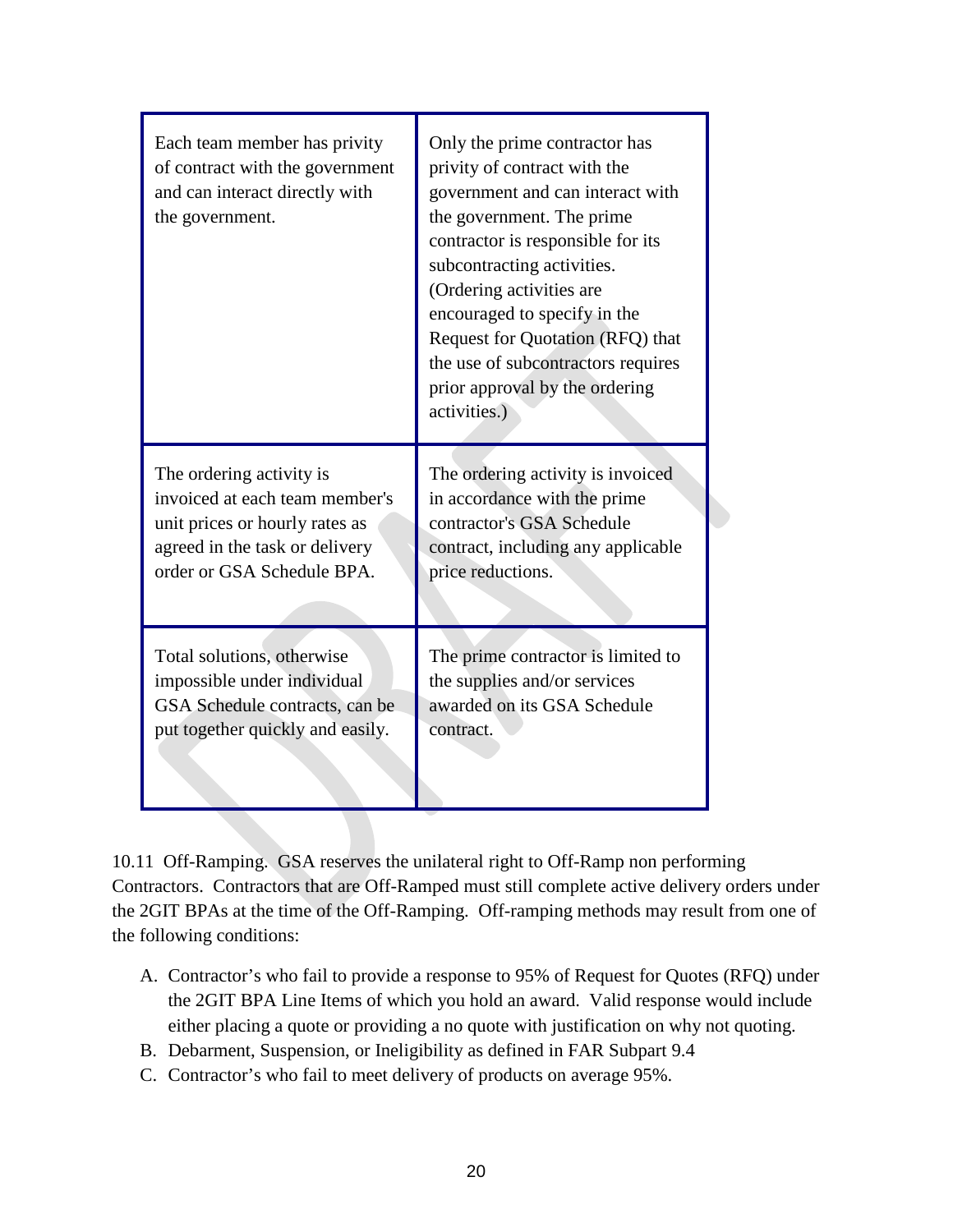D. Contractor's who fail to meet XX% of total sales in their respective BPA line item number or XX % delivery order volume associated with unique orders.

10.12 On-Ramping. The government reserves the right to reopen this RFQ in order to establish additional BPAs or new pools if the GSA Contracting Officer determines it to be in the best interest of the Government to increase competition, support socio-economic goals, or to achieve other Government interests or requirements.

The reopening of the solicitation (onboarding) will be achieved via a solicitation amendment. Onboarding quotes will be evaluated in accordance with the Evaluation factors located in the original "Instructions to Quoters" document and will be detailed in the solicitation amendment.

10.13 Cancellation of BPA. The Government reserves the right to cancel a BPA at any time for reasons including, but not limited to, if it is no longer needed, no longer represents competitive pricing, does not provide adequate service (e.g., delivery, billing, and service quality), the BPA holder is otherwise not in compliance with the BPA terms and conditions. The Contractor shall notify the BPA's Contracting Officer no less than 60 days prior to the expiration of Contractor's Federal Supply Schedule 70 contract. If for any reason the Contractor's Schedule 70 contract is terminated, the Contractor shall notify the BPA Contracting Officer within twenty-four (24) hours. The BPAs period of performance will not extend beyond the expiration date of the Contractor's Federal Supply Schedule 70 contract.

10.14 Reporting. During post award the BPA Contracting Officer will provide the Awarded BPA Holders with a standardardized reporting template that will be reported quarterly to the BPA Contracting Officer. The report shall only include orders within the quarter if an invoice has been paid.

10.15 Program Management. The contractor shall identify a Program Manager who shall be the primary representative responsible for all work awarded under this contract, participating in Program Management Reviews and ensuring all standards referenced herein are adhered to. Individual Task Orders/Delivery Orders may identify different mandated standards.

10.16 End of Life Management. The Contractor shall assess the remaining value of purchased equipment at the end of its useful life based on its current value. The Government may return the equipment to the Contractor and use the assessed value to offset the purchase price of a new device. When required and as part of the quote at the ordering level, the Contractor shall clearly identify its approach to device end-of-life management. Unless approved by the Government as a management option, electronic assets shall not be disposed of in a landfill or by incineration. For any equipment removed by the Contractor and scheduled to be refurbished or recycled, the Contractor is required to demonstrate as part of its management plan that those actions will be handled by a refurbisher or recycler that is third•party certified to one of the known electronics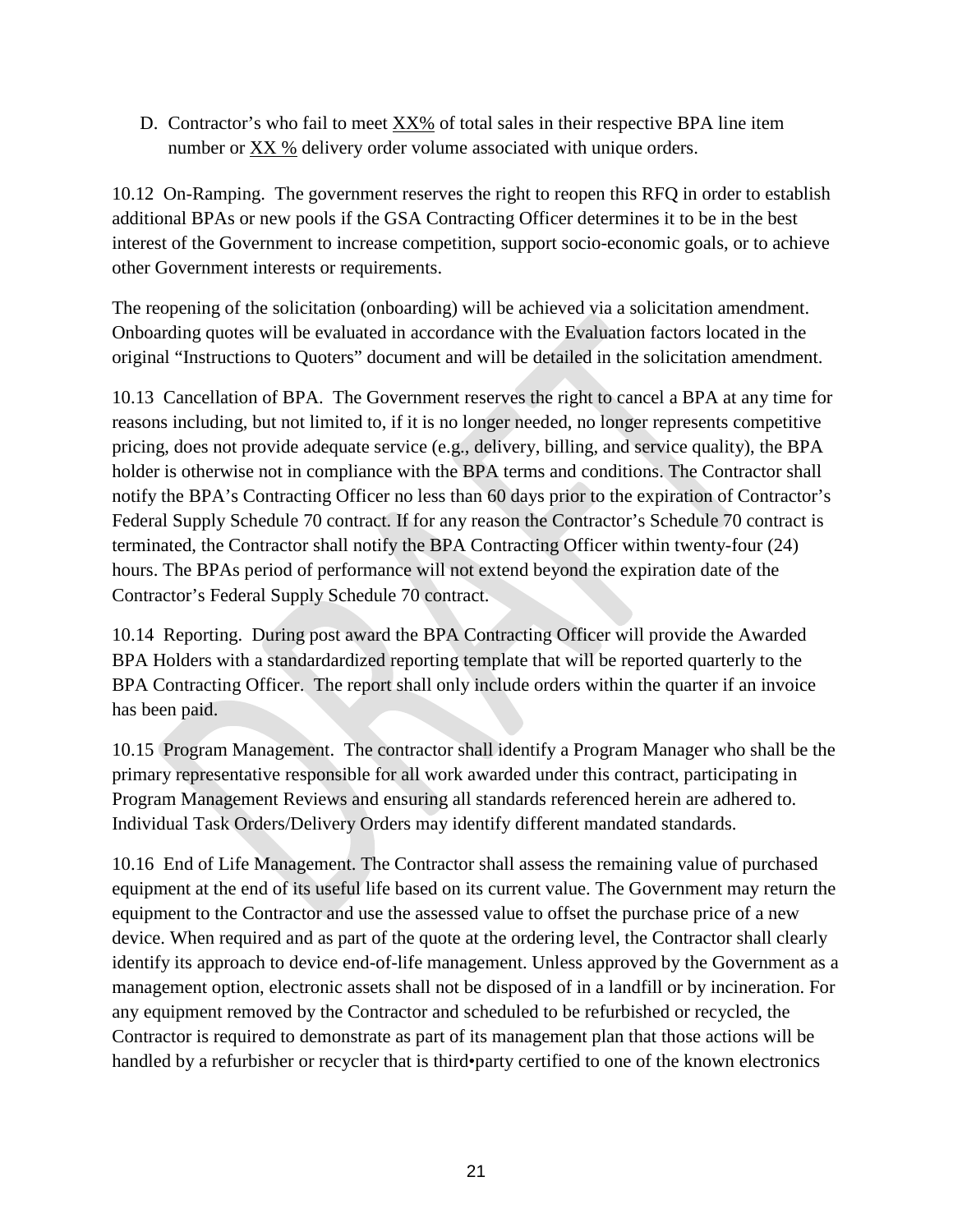recycling certification programs that is used in the United States, the Responsible Recycling Standard (R2) or the E•Stewards Standard.

# **11.0. BPA ORDERING**

11.1 All orders placed by approved federal agency, state, local, regional and tribal governments under the cooperative purchasing agreements shall be placed via GSA Advantage and/or GSA eBuy unless modified by the GSA BPA Contracting Officer. Awarded vendors shall not exceed their BPA price on any order or RFQ quote. When customers place orders/RFQs through the GSA Advantage and/or GSA eBuy eTools, awarded vendors are encouraged to offer prices lower than the established BPA price. If a vendor does not intend to submit a quote on a delivery order procurement under the government's electronic ordering tools, (i.e. GSA eBuy) the vendor shall place a "No Bid" and shall include a brief justification as to the reason for the "No Bid.

11.2 Short Term Consolidated Buy Periods. 2GIT BPAs will have a consolidated buying period which will initially be conducted via GSA Advantage and eBuy for the purchase of comparable like items or by manufacture specific name and part numbers. The awarded product will be available through a GSA designated portal within GSA Advantage that will be available for customers without further competition. Awarded vendors will be required to hold the awarded price based on the terms and conditions of the consolidated buying order.

11.2.1 GSA Advantage. RESERVED.

11.2.2 GSA Advantage BPA Aisle. RESERVED

11.3 GSA Online configurator. BPA holders shall use the GSA online configurator which would allow customers to customize IT Hardware products. This tool will allow customers to purchase options and accessories that may be purchased in conjunction with the initial product offering

11.4 Processing of Online Orders. The BPA Holder shall utilize the available order status tools in GSA Advantage when orders are placed using the online portal. The BPA holder shall provide equivalent information via email or other agreed to method when orders are placed outside the GSA Advantage portal.

# **12.0 PROGRAM REVIEW**

The Contracting Officer or other authorized government representative may hold semi-annual program review meetings. Such meetings will be held via telecom or video teleconferencing. However, the government reserves the right to request a meeting in person. The meetings will include all BPA holders, representatives from prospective customer agencies, a combination of current and prospective customer agencies, or individual BPA holders.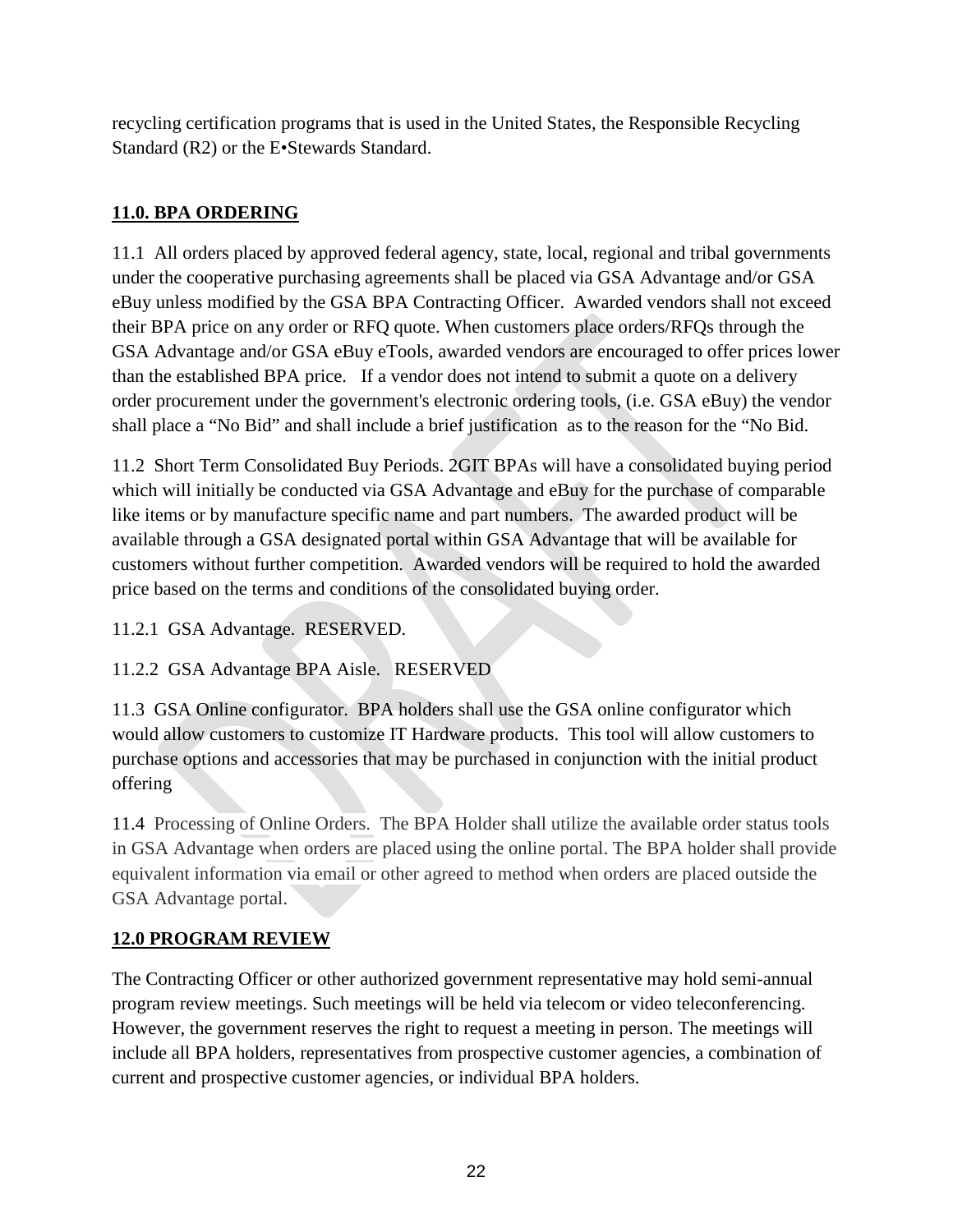Some major Federal Government, and any approved State, Local, Regional or Tribunal Agencies may establish a central program management function. Such users may require their primary suppliers to participate in agency program review meetings on a periodic basis, at no additional cost to the Government.

The BPAs will be reviewed annually, review of the BPAs will consist of the following:

- A. The schedule contract, upon which the BPA was established, is still in effect;
- B. The BPA still represents the best value (see [8.404\(](http://farsite.hill.af.mil/reghtml/regs/far2afmcfars/fardfars/far/08.htm#P83_13870)d)); and
- C. Estimated quantities/amounts have been exceeded and additional price reductions can be obtained.

## **13.0 GOVERNMENT POINT OF CONTACT**

Michael P. Williams Senior Contracting Officer IT Schedule 70/4QTC1CA 77 Forsyth St SW Atlanta, GA 30303 Email: [it70acquisitions@gsa.gov](mailto:michael.p.williams@gsa.gov)

Nicole Harris Senior Contract Specialist IT Schedule 70/4QTC1CA 77 Forsyth St SW Atlanta, GA 30303 Email: it<sup>70</sup>acquisitions@gsa.gov

USAF Agency Requirements POC: USAF IT Products BPA Program Manager AFLCMC/HICI 501 East Moore St Maxwell-Gunter AFB, AL 36114 Email:..(Organizational email box to be added once created)

## **14.0 CLAUSES**

The resultant BPAs incorporates one or more clauses by reference, with the same force and effect as if they were given in full text. Upon request, the Contracting Officer will make their full text available. Also, the full text of a clause may be assessed electronically at [https://acquisition.gov](https://acquisition.gov/) and<https://acquisition.gov/gsam>

52.223–13 Acquisition of EPEAT®- Registered Imaging Equipment (Jun 2014).

52.223–14 Acquisition of EPEAT®- Registered Televisions (Jun 2014) .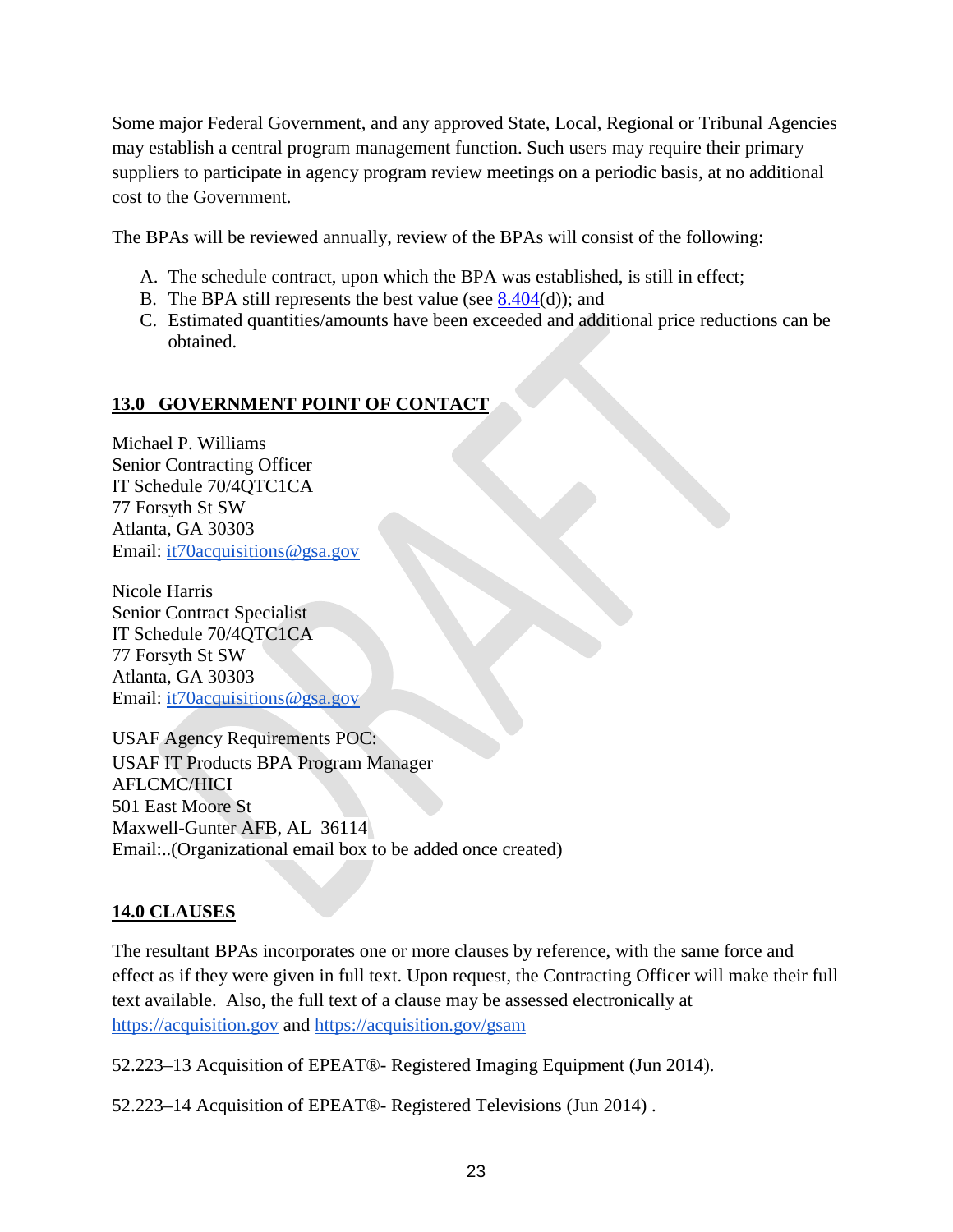#### 52.223-16 Acquisition of EPEAT Registered Personal Computer Products (Oct 2015).

GSAR clause 552.238-74 Industrial Funding Fee and Sales Reporting

*Alternate I (Jun 2016)*. As prescribed in [538.273\(b\)\(1\),](https://www.acquisition.gov/sites/default/files/current/gsam/html/Part538.html#wp1863076) substitute the following paragraphs  $(a)$ ,  $(b)$ ,  $(c)$ , and  $(d)$  for paragraphs  $(a)$ ,  $(b)$ ,  $(c)$ , and  $(d)$  of the basic clause:

(a) *Definition*. "Transactional data" encompasses the historical details of the products or services delivered by the Contractor during the performance of task or delivery orders issued against this contract.

(b) Reporting of Transactional Data. The Contractor must report all transactional data under this contract as follows:

(1) The Contractor must electronically report transactional data by utilizing the automated reporting system at an Internet website designated by the General Services Administration (GSA) or by uploading the data according to GSA instructions. GSA will post registration instructions and reporting procedures on the Vendor Support Center website, [https://vsc.gsa.gov.](https://vsc.gsa.gov/) The reporting system website address, as well as registration instructions and reporting procedures, will be provided at the time of award or inclusion of this clause in the contract. (2) The Contractor must provide, at no additional cost to the Government, the following transactional data elements, as applicable:

(i) Contract or Blanket Purchase Agreement (BPA) Number. (ii) Delivery/Task Order Number/Procurement Instrument Identifier (PIID).

(iii) Non Federal Entity.

(iv) Description of Deliverable.

(v) Manufacturer Name.

(vi) Manufacturer Part Number.

(vii) Unit Measure (each, hour, case, lot).

(viii) Quantity of Item Sold.

(ix) Universal Product Code.

(x) Price Paid per Unit.

(xi) Total Price.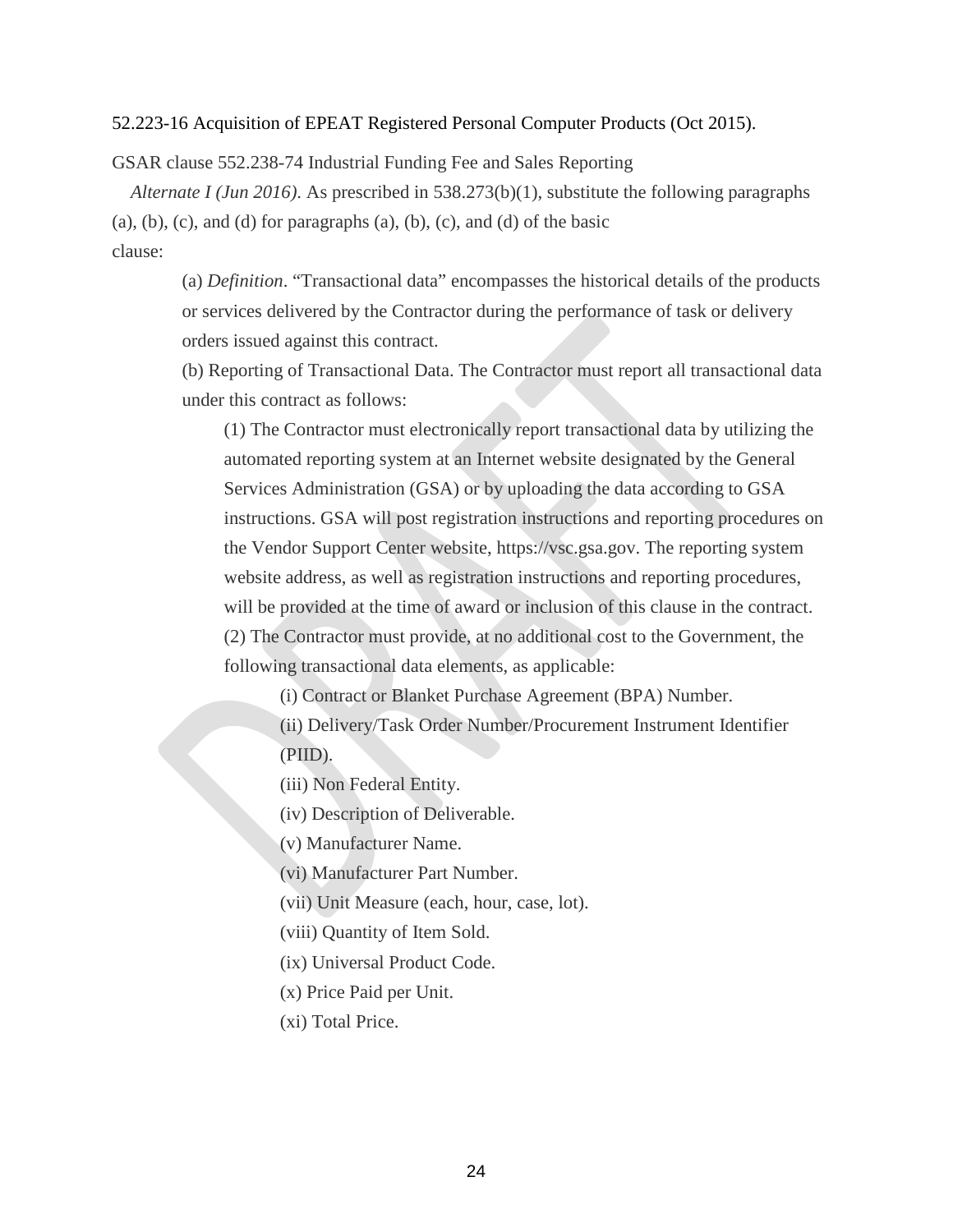#### *Note to paragraph*

*(b)(2):* The Contracting Officer may add data elements to the standard elements listed in paragraph  $(b)(2)$  of this section with the approvals listed in GSAM 507.105(c)(3).

> (3) The contractor must report transactional data within 30 calendar days from the last calendar day of the month. If there was no contract activity during the month, the Contractor must submit a confirmation of no reportable transactional data within 30 calendar days of the last calendar day of the month.

> (4) The Contractor must report the price paid per unit, total price, or any other data elements with an associated monetary value listed in (b)(2) of this section, in U.S. dollars.

(5) The reported price paid per unit and total price must include the Industrial Funding Fee (IFF).

(6) The Contractor must maintain a consistent accounting method of transactional data reporting, based on the Contractor's established commercial accounting practice.

(7) *Reporting Points*.

(i) The acceptable points at which transactional data may be reported include–

(A) Issuance of an invoice; or

(B) Receipt of payment.

(ii) The Contractor must determine whether to report transactional data on the basis of invoices issued or payments received.

(8) The Contractor must continue to furnish reports, including confirmation of no transactional data, through physical completion of the last outstanding task or delivery order of the contract.

(9) Unless otherwise expressly stated by the ordering activity, orders that contain classified information or other or information that would compromise national security are exempt from this reporting requirement.

(10) This clause does not exempt the Contractor from fulfilling existing reporting requirements contained elsewhere in the contract.

(11) GSA reserves the unilateral right to change reporting instructions following 60 calendar days' advance notification to the Contractor.

(C) *Industrial Funding Fee (IFF)*.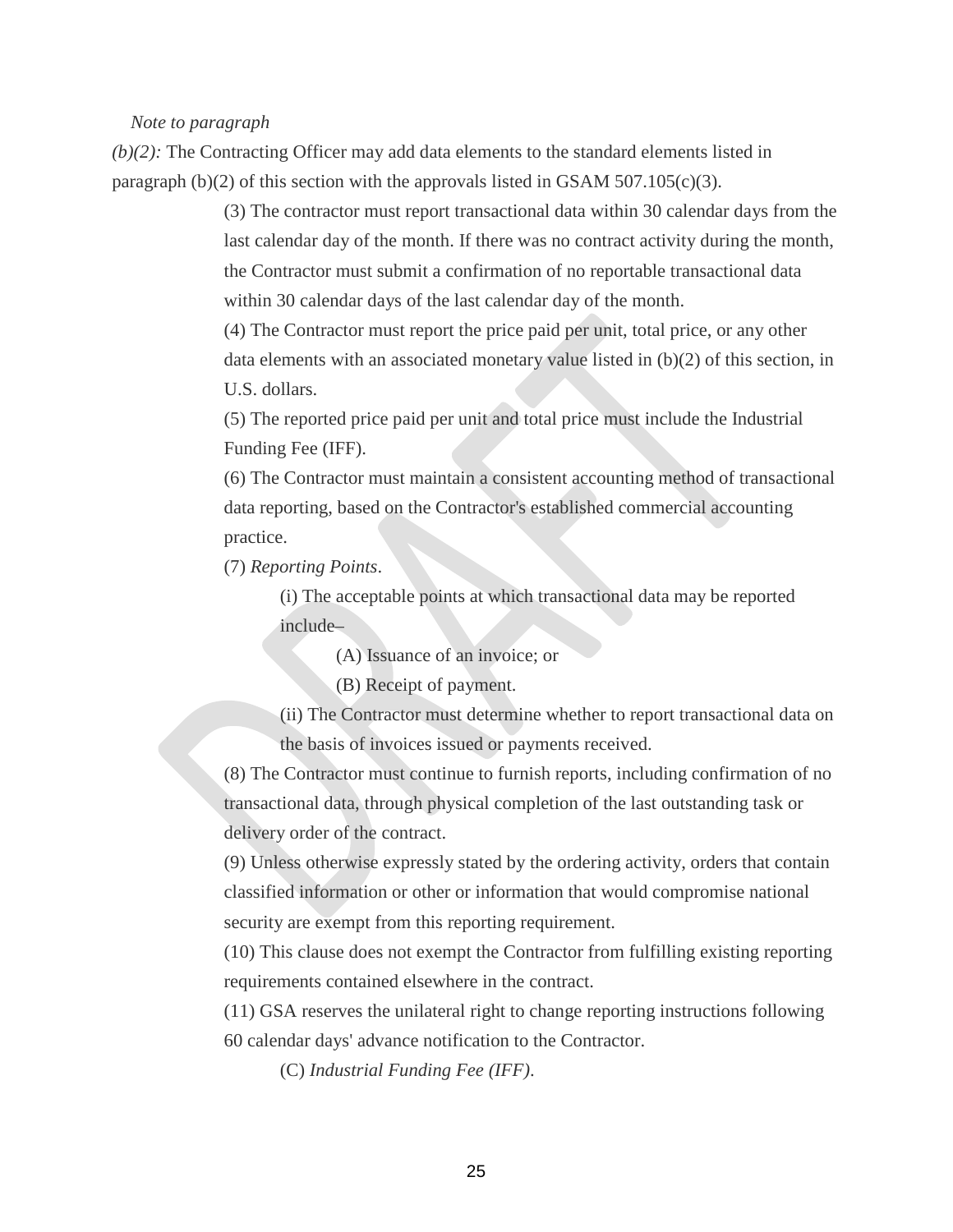(1) This contract includes an IFF charged on orders placed against this contract. The IFF is paid by the authorized ordering activity but remitted to GSA by the Contractor. The IFF reimburses GSA for the costs of operating the Federal Supply Schedule program, as set forth in *[40 U.S.C. 321](http://uscode.house.gov/)*: Acquisition Services Fund. Net operating revenues generated by the IFF are also applied to fund initiatives benefiting other authorized GSA programs, in accordance with 40 U.S.C. 321.

(2) GSA has the unilateral right to change the fee amount at any time, but not more than once per year; GSA will provide reasonable notice prior to the effective date of any change. GSA will post notice of the current IFF on the Vendor Support Center website at [https://vsc.gsa.gov.](https://vsc.gsa.gov/)

(3) Offerors must include the IFF in their prices. The fee is included in the awarded price(s) and reflected in the total amount charged to ordering activities. The fee will not be included in the price of non-contract items purchased pursuant to a separate contracting authority, such as a Governmentwide Acquisition Contract (GWAC); a separately awarded Federal Acquisition Regulation (FAR) Part 12, FAR Part 13, FAR Part 14, or FAR Part 15 procurement; or a non-FAR contract.

(4) The Contractor must remit the IFF to GSA in U.S. dollars within 30 calendar days after the last calendar day of the reporting quarter; final payment must be remitted within 30 calendar days after physical completion of the last outstanding task order or delivery order issued against the contract.

(5) GSA reserves the unilateral right to change remittance instructions following 60 calendar days' advance notification to the Contractor.

(D) The Contractor's failure to remit the full amount of the IFF within 30 calendar days after the end of the applicable reporting period constitutes a contract debt to the United States Government under the terms of FAR Subpart 32.6. The Government may exercise all rights under the Debt Collection Improvement Act of 1996, including withholding or offsetting payments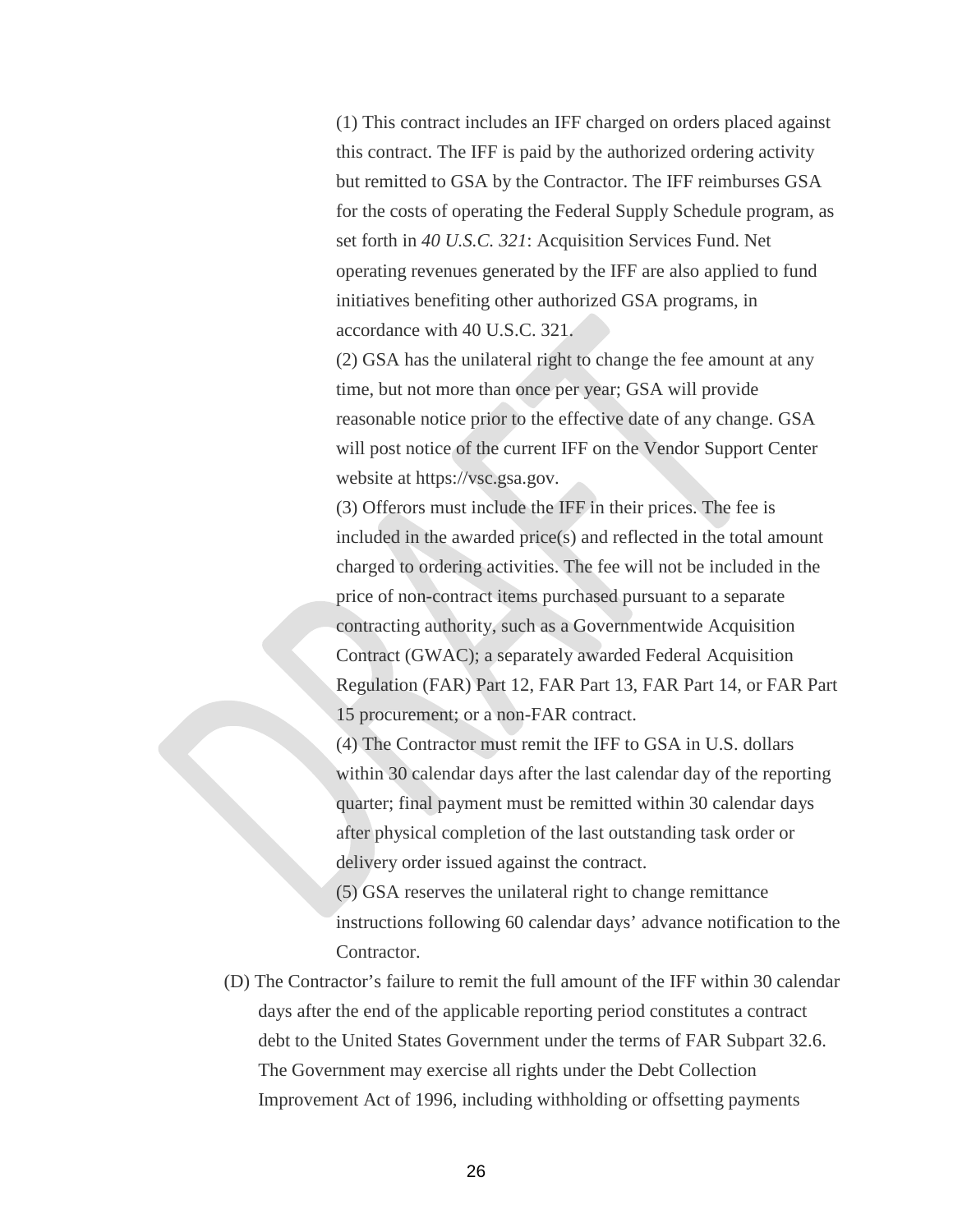and interest on the debt (see FAR clause 52.232-17, Interest). If the

Contractor fails to submit the required transactional data reports, falsifies them, or fails to timely pay the IFF, these reasons constitute sufficient cause for the Government to terminate the contract for cause.

#### GSAM 507.105(c) states

(3) Acquisitions requiring additional transactional data reporting elements to those listed in [s](https://www.acquisition.gov/sites/default/files/current/gsam/html/Part552_Sub2A.html#wp1935999)ubparagraph (b)(2) of clauses  $552.216-75$  and  $552.238-74$  Alternate I-

(i) Must be coordinated with the applicable category manager, and obtain approval by the HCA and Senior Procurement Executive; and

(ii) All of the following information must be included in the rationale for adding transactional data reporting elements:

(A) List of the data element(s) to be collected.

(B) Describe how the information will be used.

(C) Describe the method of submission (*e.g.* which information technology system will be used, what format(s) are acceptable).

(D) Address any potential duplication (i.e. does the contractor submit this data in any other method already?).

(E) Describe efforts to minimize burden on small business.

(F) Describe consequence to Federal program if the element(s) are not collected.

(G) Describe alternatives to obtaining the information other than collecting it from the contractor through this clause.

(H) Identify whether or not this data will be made publicly available and the rationale for this decision, and how the information will be published, if applicable.

(I) Estimated annual burden to the public in terms of hours. The estimate should indicate the number of contractors expected to report the data, frequency of reporting, annual hour burden, and an explanation of how the burden was estimated.

(J) Estimated annual cost to the public in terms of dollars. The estimate should be broken out by initial setup costs and the cost to maintain the reporting requirement.

(K) Estimated total annual cost to the government.

(iii) The approval requirements in this subparagraph do not apply to additional data elements added to a task/delivery order or blanket purchase agreement. However, coordination with the applicable category manager is required.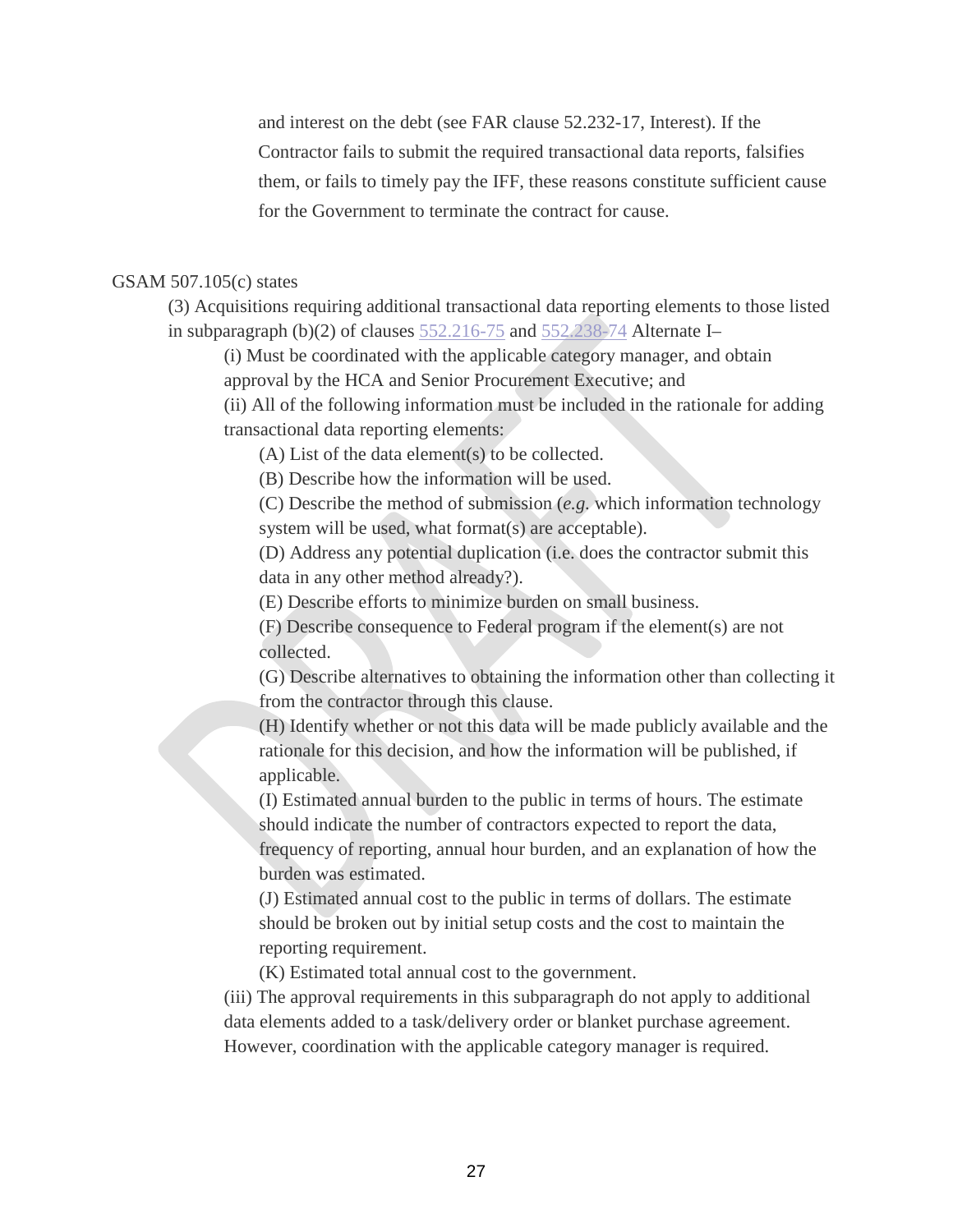#### **15.0 EVALUATION AND BASIS FOR ESTABLISHMENT OF BPAs:**

This procurement is being conducted in accordance with FAR Subpart 8.4. This is not a FAR Part 15 Contracting by Negotiation acquisition.

#### 15.1. BPA EVALUATION FACTORS:

The Government intends to evaluate quotes and issue BPAs based on four evaluation factors: Three Non Price Factors: (1) Supply Chain Risk Management Go/No Go, (2) Socio Economic Status and (3) Relevant Experience and (4) Price. All Factors are equally important and do not outweigh one another. The Government intends to award (*To Be Determined*) three to five (3 to 5) Multiple Award Blanket Purchase Agreements (BPA)s per BPA LIN for a total of twelve to fifteen (12 to 15) Multiple Award Blanket Purchase Agreements against the GSA General Purpose Commercial Information Technology Equipment, Software, and ancillary Services Schedules in accordance with FAR 8.405-3 procedures without exchanges or communications based upon initial submissions. Therefore, offerors should submit their best terms in their initial quote. The Government may confer with an offeror to clarify quote details. GSA reserves the right to award more, less or even no BPAs depending on the number of OEM's available through the awardees (sufficient network of OEMs to provide the desired breadth of products for this BPA) and the benefit to the government. The Government also reserves the right not to establish any BPAs.

## A. NON PRICE FACTOR:

## 15.1.1 FACTOR 1- Supply Chain Risk Management:

The BPA Holder shall submit a SCRM plan as part of its technical submission which identifies and describes relevant SCRM related ISO Certifications along with how they will reduce and mitigate Supply Chain Risk through application of appropriate security controls outlined and described in CNSSI 1253, Appendix D, NIST SP 800- 53, NIST SP 800-161, NIST SP 800-171, and related industry standards. The SCRM plan shall include at a minimum a description of how hardware, software, firmware/embedded components, and system data/information will be protected from component substitution, functionality alteration, and malware insertion while in the supply chain. The supply chain shall span from the lowest sub-component producer or manufacturer to the delivery point of the BPA Holder, or its designated agent, such as a distributor.

The SCRM plan, implementation, and risk assessment methodology processes shall apply to the BPA Holder and their suppliers, partners, distributors, and any other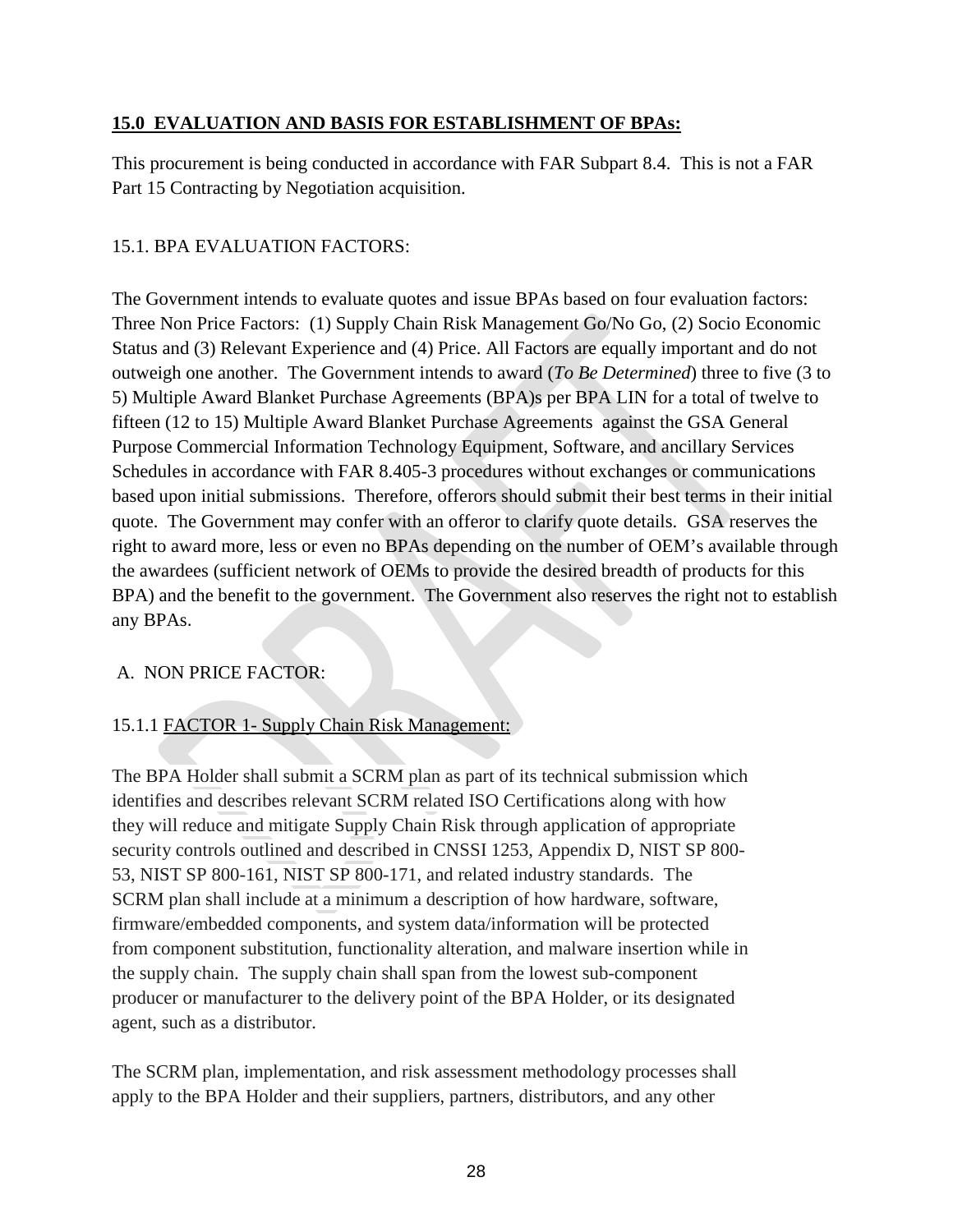entity that is responsible for handling or managing the supply chain of the products offered under this BPA. Offers that receive a GO rating will be further considered for award. Offers that receive a No- Go rating will not be considered for award and no longer eligible for a BPA Award.

## 15.1.2 FACTOR 2 - Socio Economic Status**:**

The Government will evaluate the contractor's business size (socio economic status) and achievement of its GSA Schedule Small Business Subcontracting Goals. The Government will give the highest rating to small business entities. Small business contractors will receive thirty (30) points for the socio economic sub factor. The next highest ratings will be given to other than small businesses whose subcontracting goals exceed their most recent goals established under their GSA Schedule 70 contract. Large businesses that exceed their subcontracting goals will receive twenty (20) points. Large businesses that meet their subcontracting goals will receive ten (10) points. Large businesses that have not met or exceeded their GSA Schedule subcontracting goals will receive zero (0) points. The offeror's most recently approved subcontracting report will be used in this evaluation.

# 15.1.3. FACTOR 3 Experience:

Offer shall annotate relevant experience on the enclosed attachment (A - Experience Factor) spreadsheet. Offer shall provide relevant experience to identify past (within past 3 years) or current contracts, Blanket Purchase Agreements or orders, including Federal, State, Local and Regional governments and commercial for efforts similar to the Government's requirement. The Government shall only consider this information, when evaluating the offeror's experience. The attachment A - Experience Factor Tab identifies areas where contractors are to provide evidence of previous or current contracts that they have performed or delivered the Elements in Column B. Proof of evidence is an electronic copy of Contracts, Blanket Purchase Agreements or orders that include the following information:

- a. Contract Number:
- b. Contract Dollar Value:
- c. Contract Award Date / Period of Performance:
- d. Excerpt or highlighted location of the element in the order
- e. Contractor/Company Name/Division, phone number and address:
- f. Prime Contractor or Subcontractor:

## **B. PRICE FACTOR**

#### **15.2 PRICE DO NOT SUBMIT PRICING WITH YOUR RESPONSE FOR THE DRAFT RFQ**